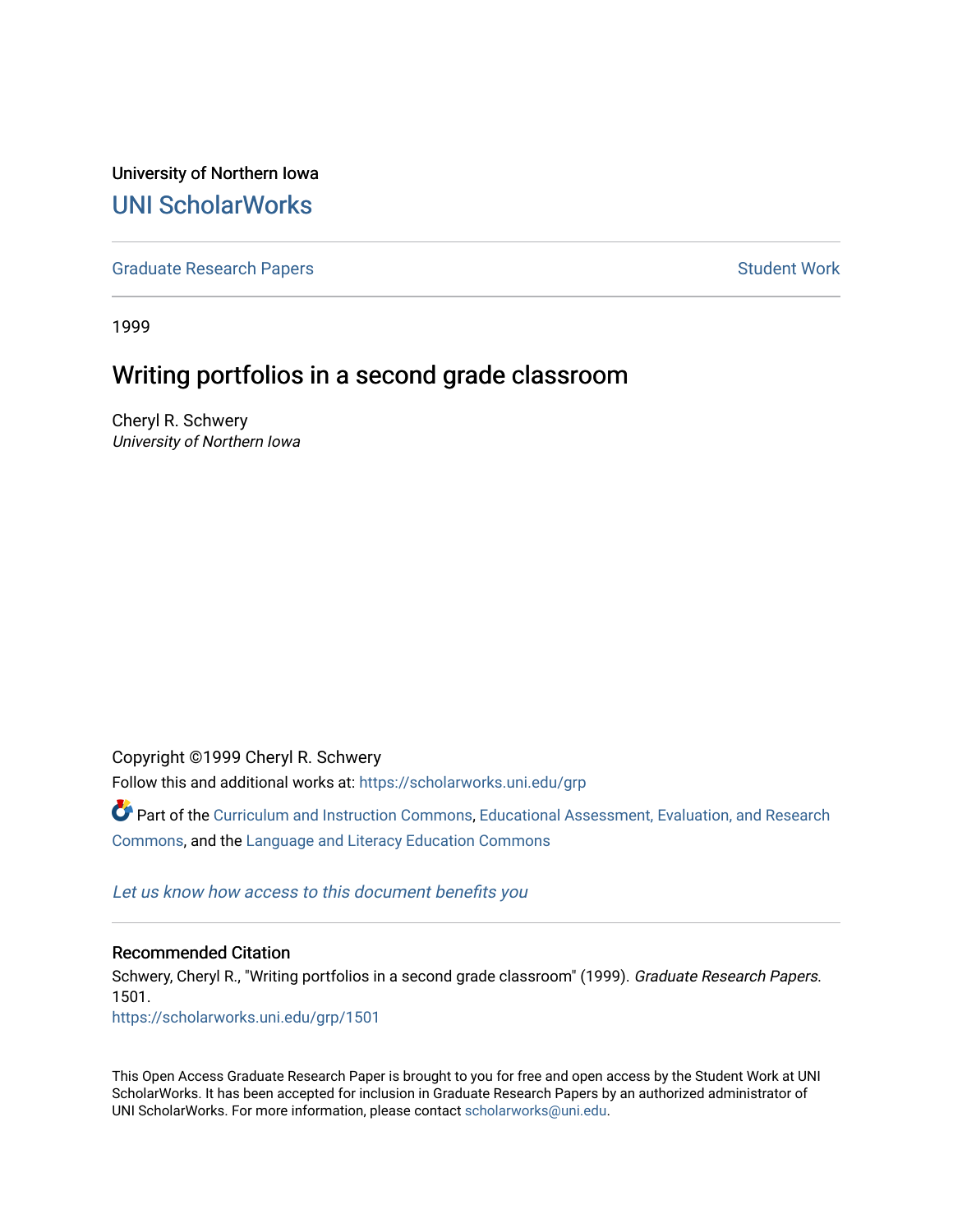# Writing portfolios in a second grade classroom

# Abstract

Assessment of a student's writing ability should entail descriptive qualitative techniques. One way to provide a qualitative assessment is through the use of portfolios. In using portfolios, students are actively immersed in their own learning and in establishing goals for future learning. In doing this, instruction is more closely related to assessment. The value of writing portfolios, implementation, and introduction of portfolios within a second grade classroom will be discussed. Focus will be on three second grade students, with varying abilities, as they progress in their writing and instructional needs.

This open access graduate research paper is available at UNI ScholarWorks: <https://scholarworks.uni.edu/grp/1501>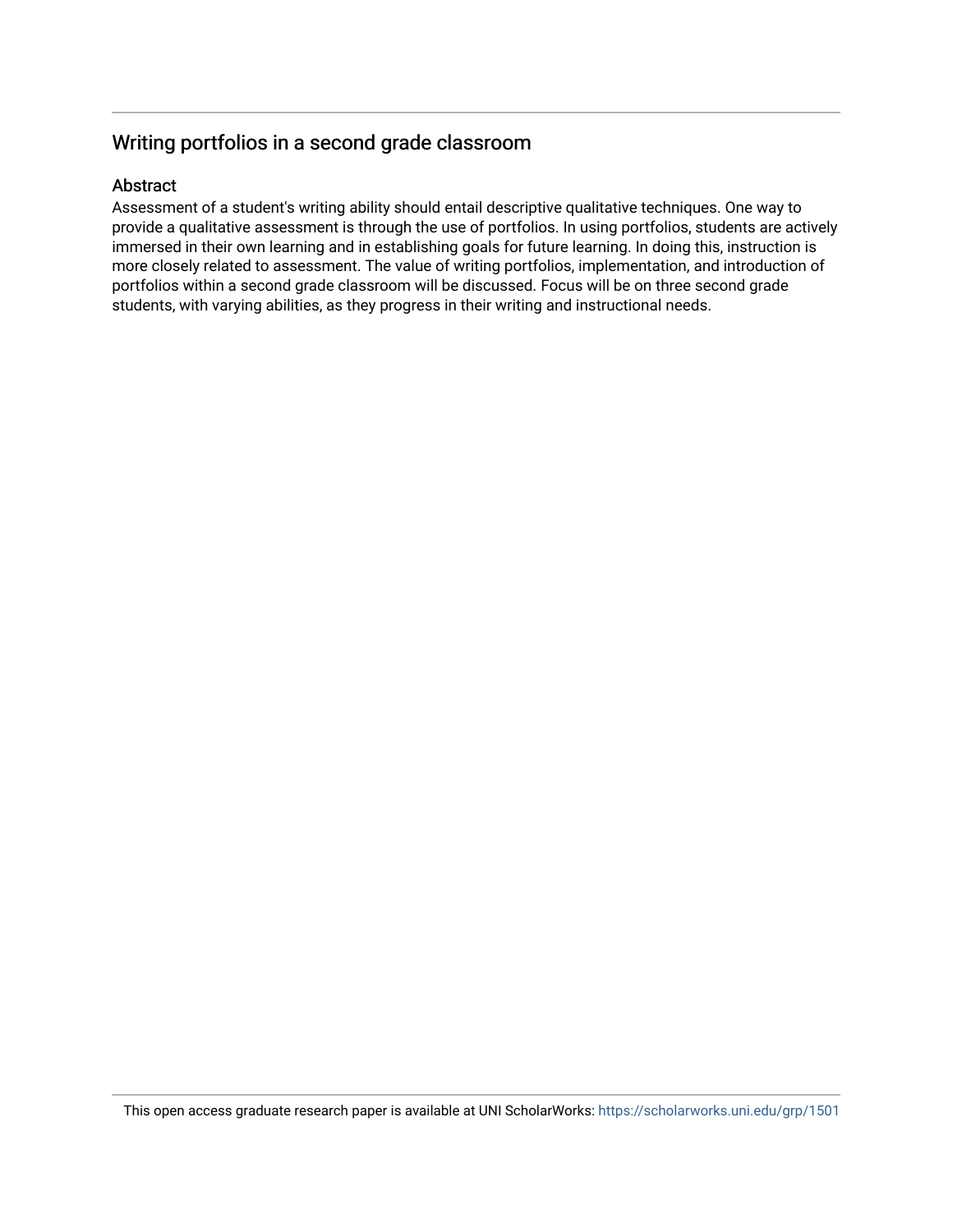# Writing Portfolios in a Second Grade Classroom

A Graduate Project Submitted to the Department of Curriculum and Instruction in Partial Fulfillment of the Requirements for the Degree Master of Arts of Education UNIVERSITY OF NORTHERN IOWA

> by Cheryl R. Schwery December 1999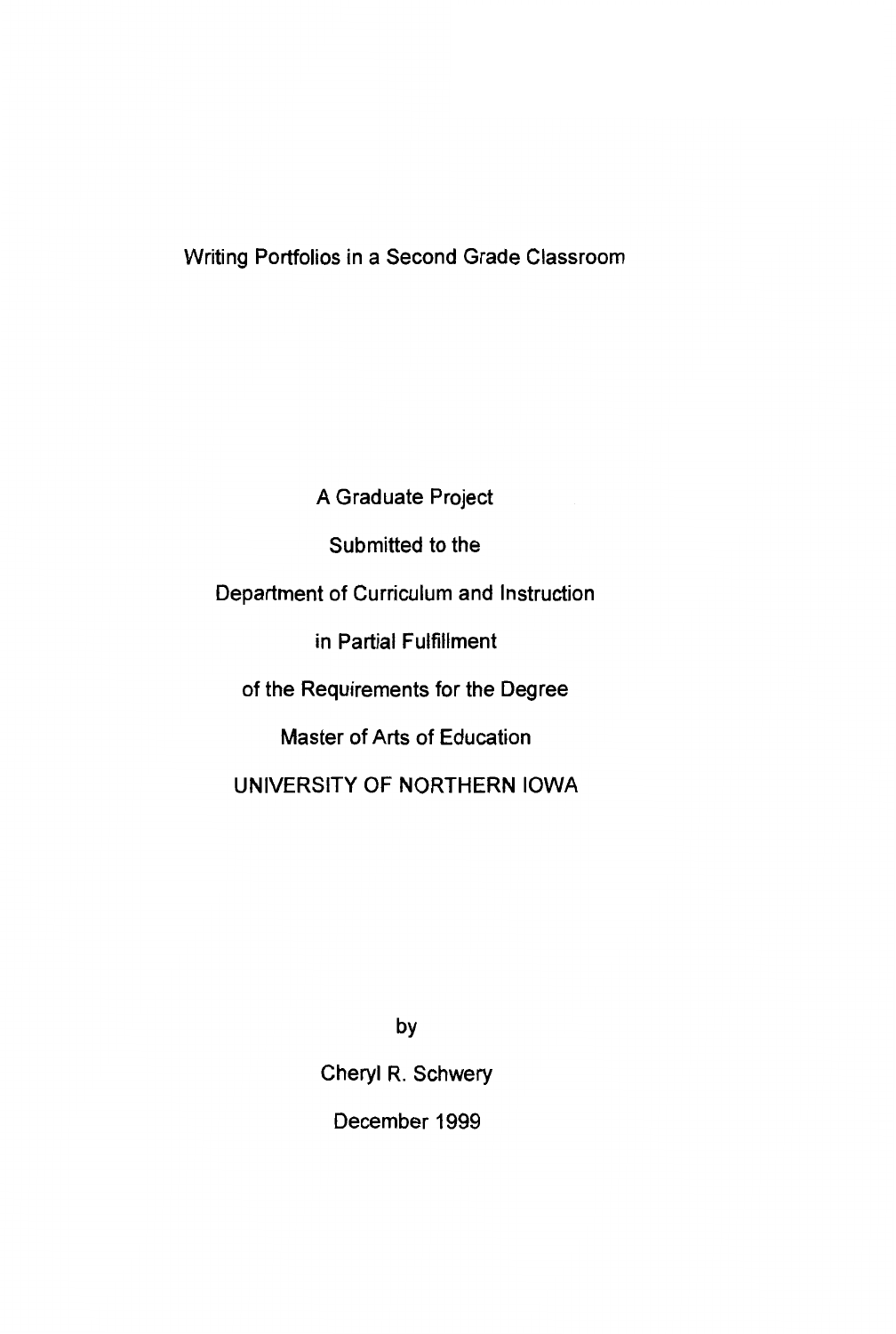This Graduate Project by: Cheryl R. Schwery

Entitled: Writing Portfolios in a Second Grade Classroom

has been approved as meeting the research article requirement for the Degree of Master of Arts in Education.

 $\frac{\sqrt{\delta/4/\gamma}}{2}$ Date Approved

 $\frac{10/4}{29}$ 

Date <del>⁄</del>Approved

Jeanne McLain Harms

Director of Research Project

# Jeanne McLain Harms

**Graduate Faculty Adviser** 

# Rick C. Traw

**Graduate Faculty Reader** 

# Rick C. Traw

Head, Department of Curriculum and Instruction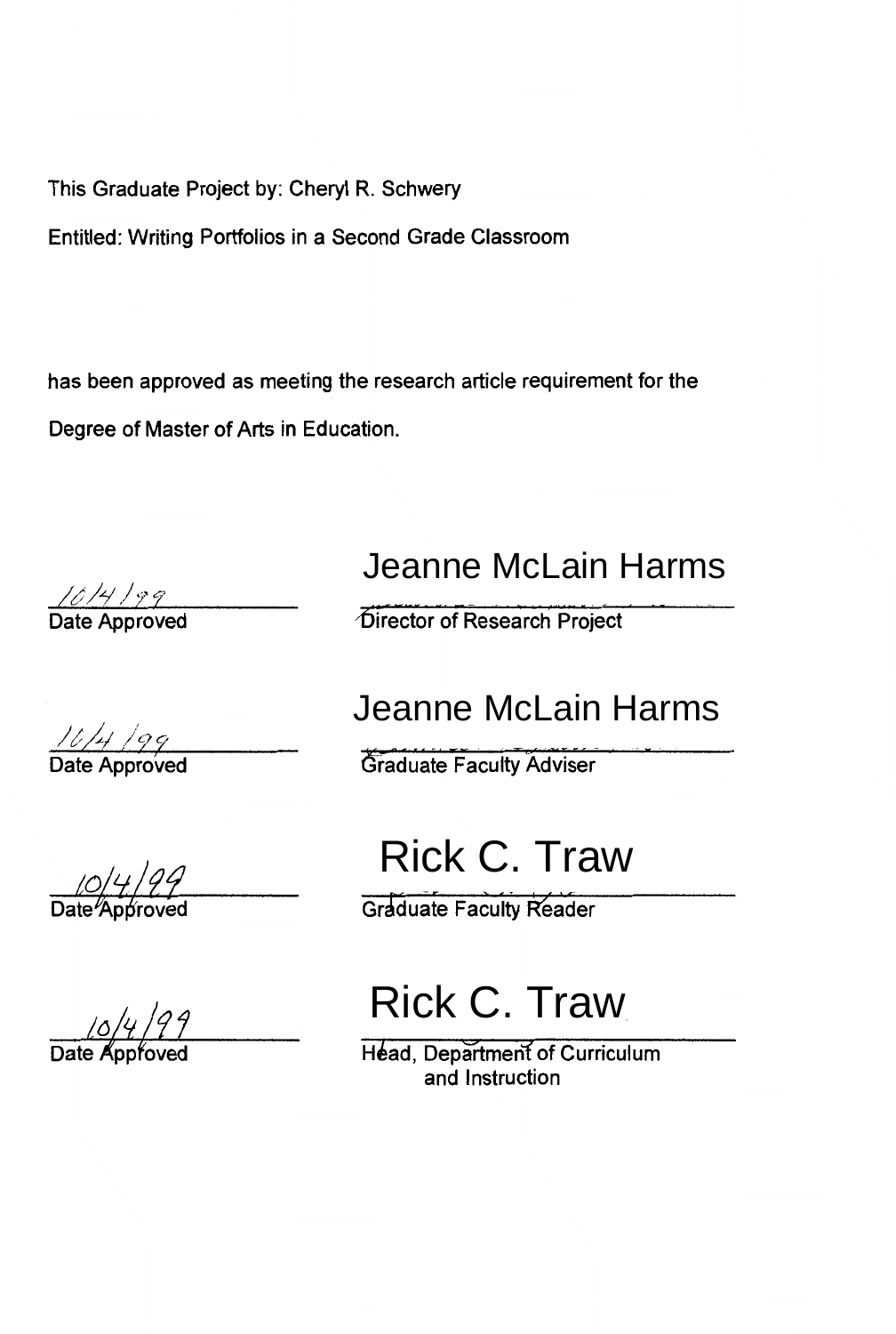### Abstract

Assessment of a student's writing ability should entail descriptive qualitative techniques. One way to provide a qualitative assessment is through the use of portfolios. In using portfolios, students are actively immersed in their own learning and in establishing goals for future learning. In doing this, instruction is more closely related to assessment.

The value of writing portfolios, implementation, and introduction of portfolios within a second grade classroom will be discussed. Focus will be on three second grade students, with varying abilities, as they progress in their writing and instructional needs.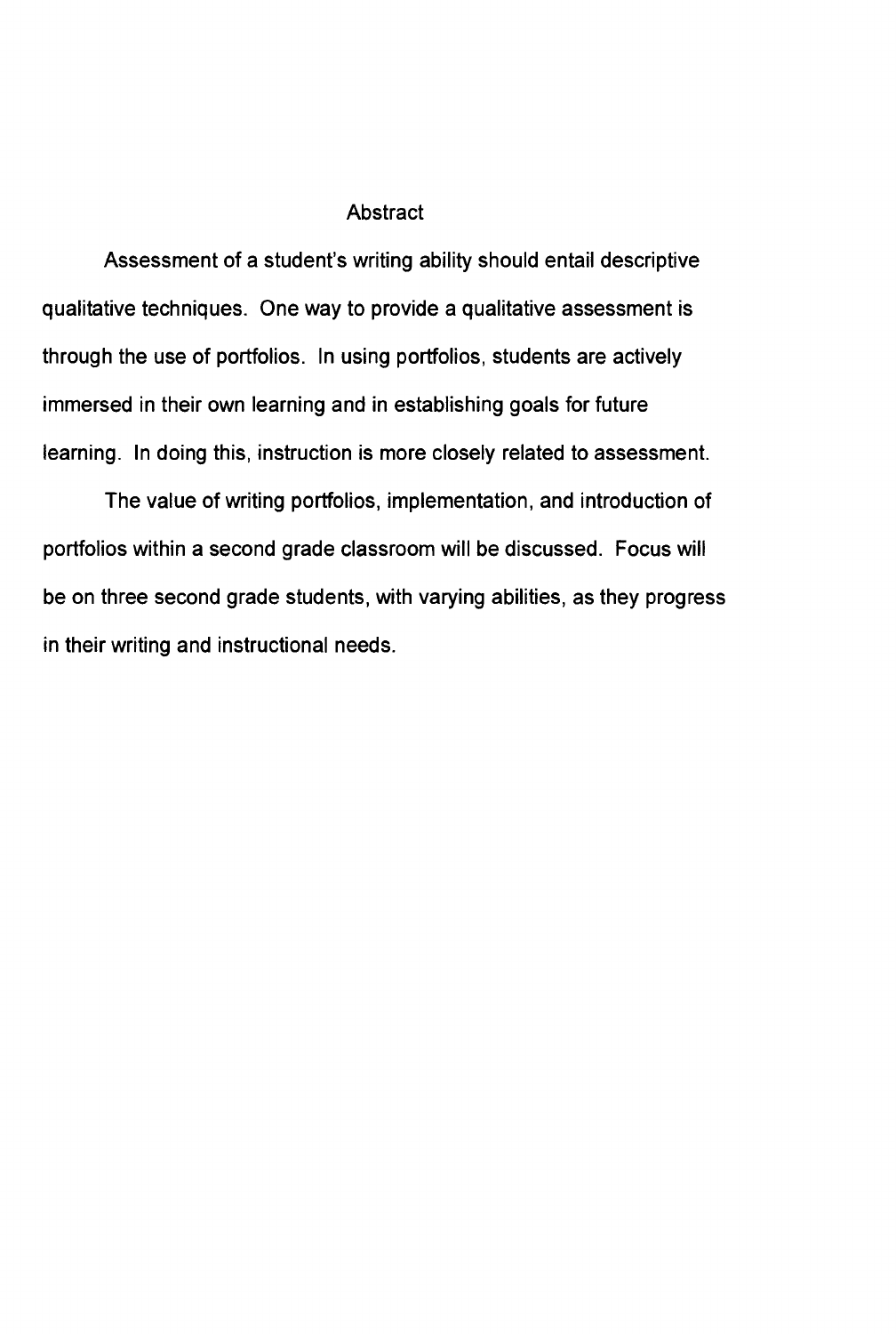Writing is a process to create meaning within the functions of language. Therefore, writing experiences need to be extended across the curriculum where many genuine opportunities to write can be found (Graves, 1994).

Because writing is a process, not a product, qualitative techniques need to be employed to describe students' involvement in the components of writing (Grave, 1994). The portfolio is one assessment technique that provides a meaningful description of a student's writing progress and instructional needs (Tierney, Carter, & Desai, 1991).

Portfolios are a collection of a student's works over a period of time, such as a school year or more. They provide tangible evidence of ongoing accomplishments that are updated to show growth and instructional needs (Tierney et al., 1991). The process of portfolio development can facilitate students' reflections on their involvement in the writing process. These collections are developed by each student in collaboration with the teacher (Frank, 1994).

# Value of Writing Portfolios

Portfolios are more authentic assessment tools than standardized tests. Writing exhibits selected by students over time can be viewed as more relevant than standardized tests, for tests emphasize product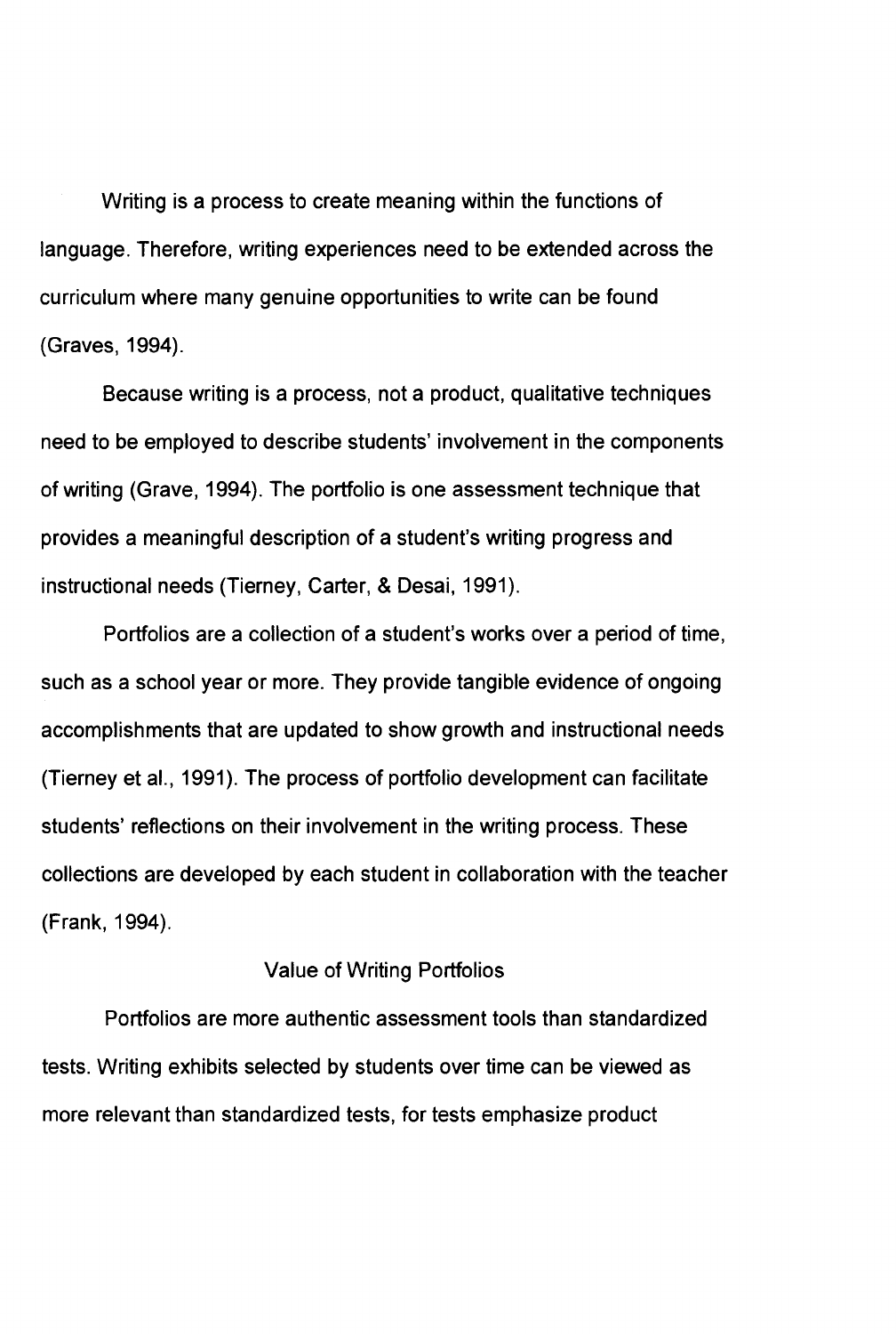rather than the writers' involvement in the process (Sulzby in Morrow & Smith, 1990). Standardized tests may not reflect real improvement in literacy; improved scores do not necessarily demonstrate improved or newly gained abilities. In contrast, portfolio collections involve the gathering of evidence from different types of writing experiences, teacher observations, students' self-evaluations, and student-teacher collaborative selection of exhibits. Portfolio development encourages active decision-making rather than rewarding the search for the right answer (Kieffer & Morrison, 1994).

As portfolios are developed, collaboration of the student and the teacher connect instruction and assessment more closely (Roe & Vukelich, 1998). Such collaboration can strengthen the bond between student and teacher (Valencia, 1990).

Teachers and students are not the only ones who benefit from portfolio assessment. Parents are able to see their child's growth more clearly; therefore, they can have the opportunity to take part in the assessment of their child's progress and instructional needs (Frank, 1994).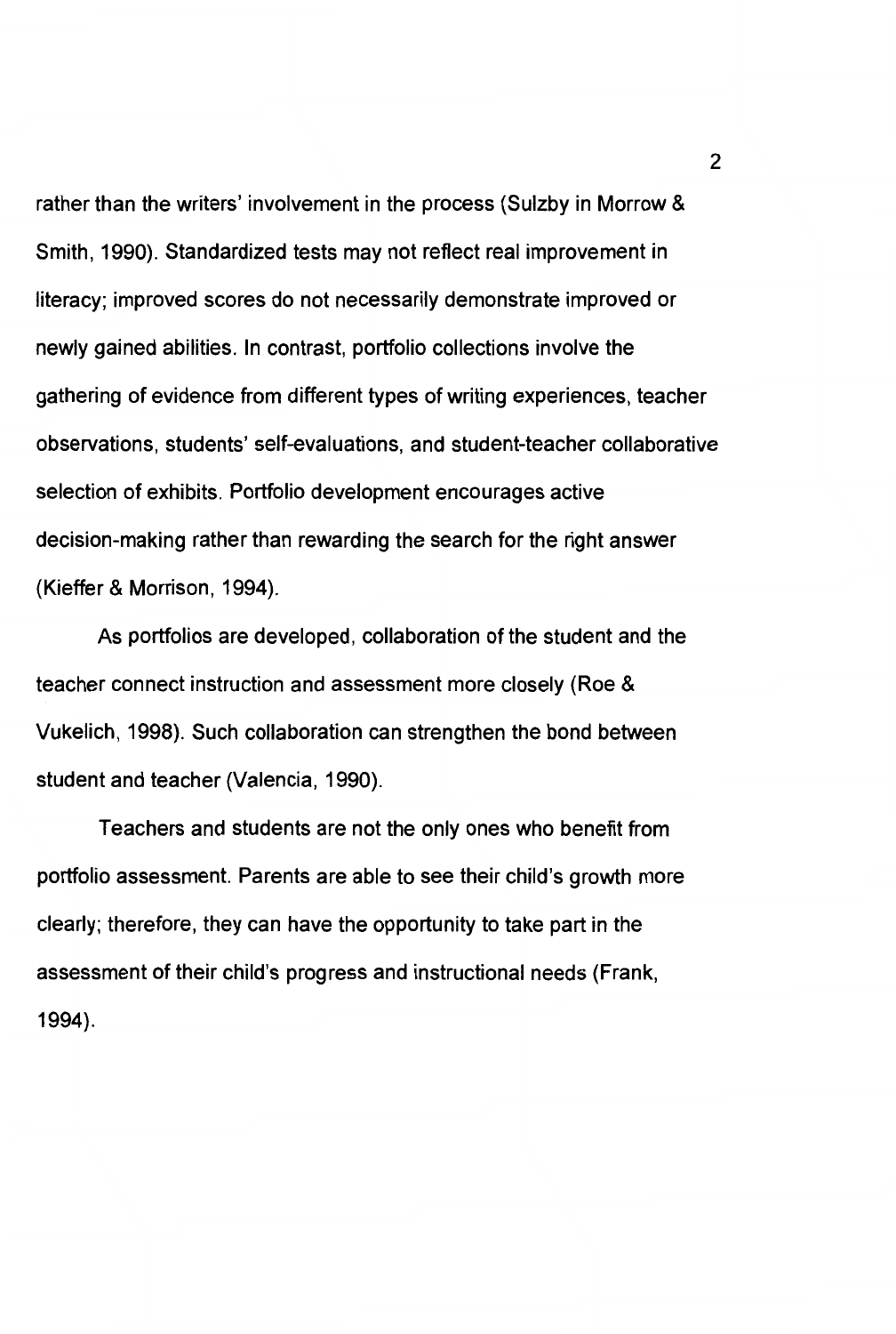#### Implementation of Portfolios

Portfolios are not a new idea. Commercial artists, models, photographers, and artists have used portfolios to showcase their accomplishments (Tierney et al., 1991).

Several collections of children's writing can be developed. From students' writing folders, selections can be contributed to a working portfolio. At the end of a school year, a showcase portfolio can be created to pass along to the next year as part of a long-term assessment. Such a showcase portfolio can be recorded on a computer. The rest of the working portfolio can be bound or boxed and sent home as a treasured record of that year's accomplishments (Frank, 1994).

Examples of writing portfolios, the teacher's or other children's, should be shown and discussed as portfolios are presented. Possibilities of writing exhibits need to be presented. The students need to understand that they are largely responsible for the selection of their exhibits for the portfolios and that these exhibits can show their progress in developing writing abilities (Tierney et al., 1991).

Storage of the portfolios needs to be considered. The portfolio container can be a small cardboard box, an accordion file folder, a student-made paper folder, or a stackable bin. When choosing a container, the teacher should keep in mind the space needed to store the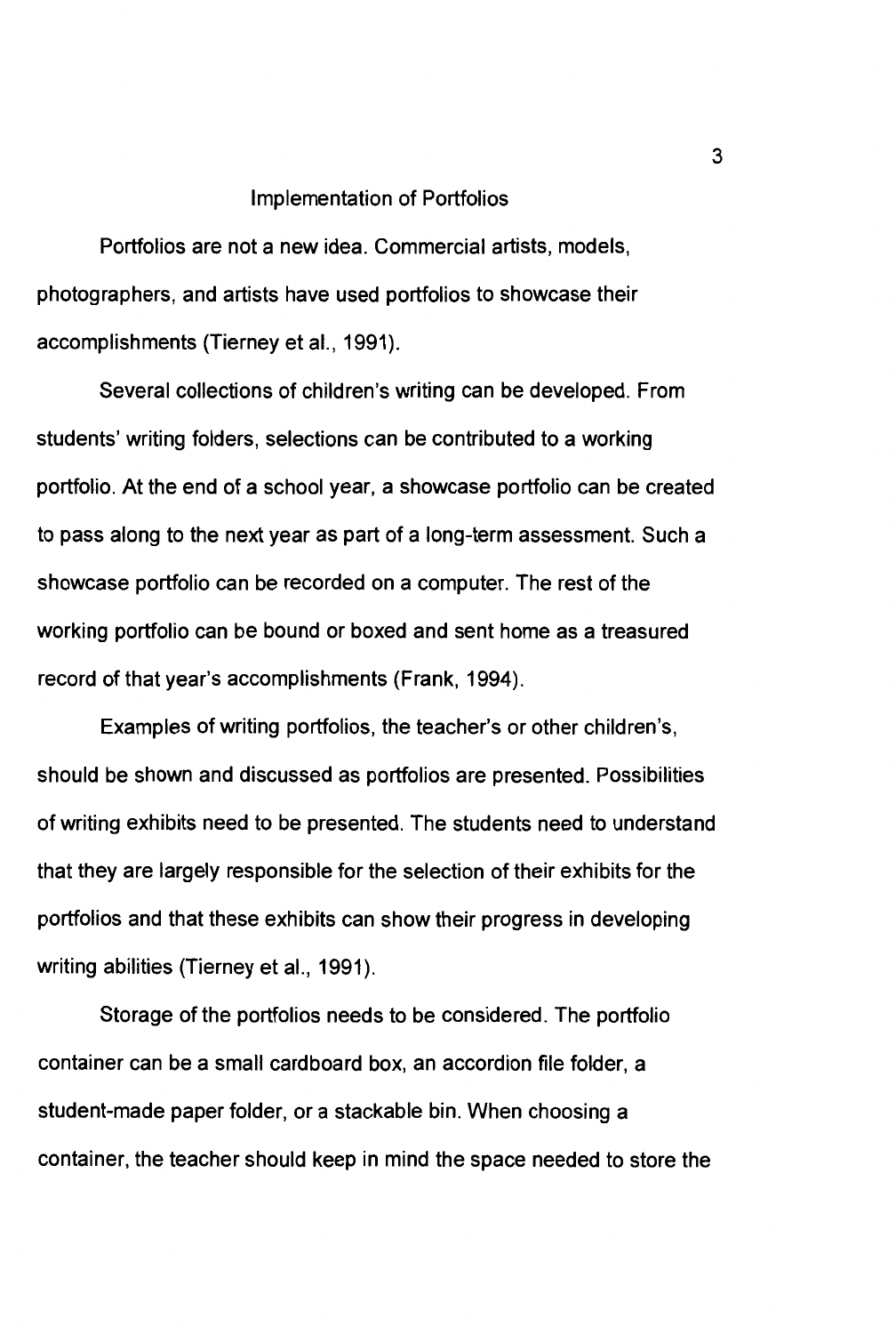portfolios, the size and sturdiness, and the accessibility to students. Accessibility is important so students can develop a close identification with their achievements as writers (Frank, 1994; Valencia, 1990).

Children can choose portfolio exhibits from their writing folders, four to six times a year. After a period of writing, students are ready to begin selecting pieces for their portfolios. Students with support from the teacher should include samples that show growth or the meeting of goals that have been established in previous conferences (Frank, 1994). A label should be attached to each exhibit indicating the student's self-reflections. The label should be a standard form with these items: name of student, date of selection, type of piece, reason for choosing the piece, progress made, instructional needs, and further goals (Tierney et al, 1991). Teachers can assist students in their self-reflection and in establishing future goals (Frank, 1994).

To extend qualitative assessment of writing abilities within my second grade classroom, I implemented portfolio collection. Portfolio collection would allow me to see my student's growth in writing and then connect my instruction with assessment more closely.

Introduction of Portfolios to Grade Two Students

At the beginning of the year, the students in my classroom were introduced to the writing process, writer's workshop, and portfolios. The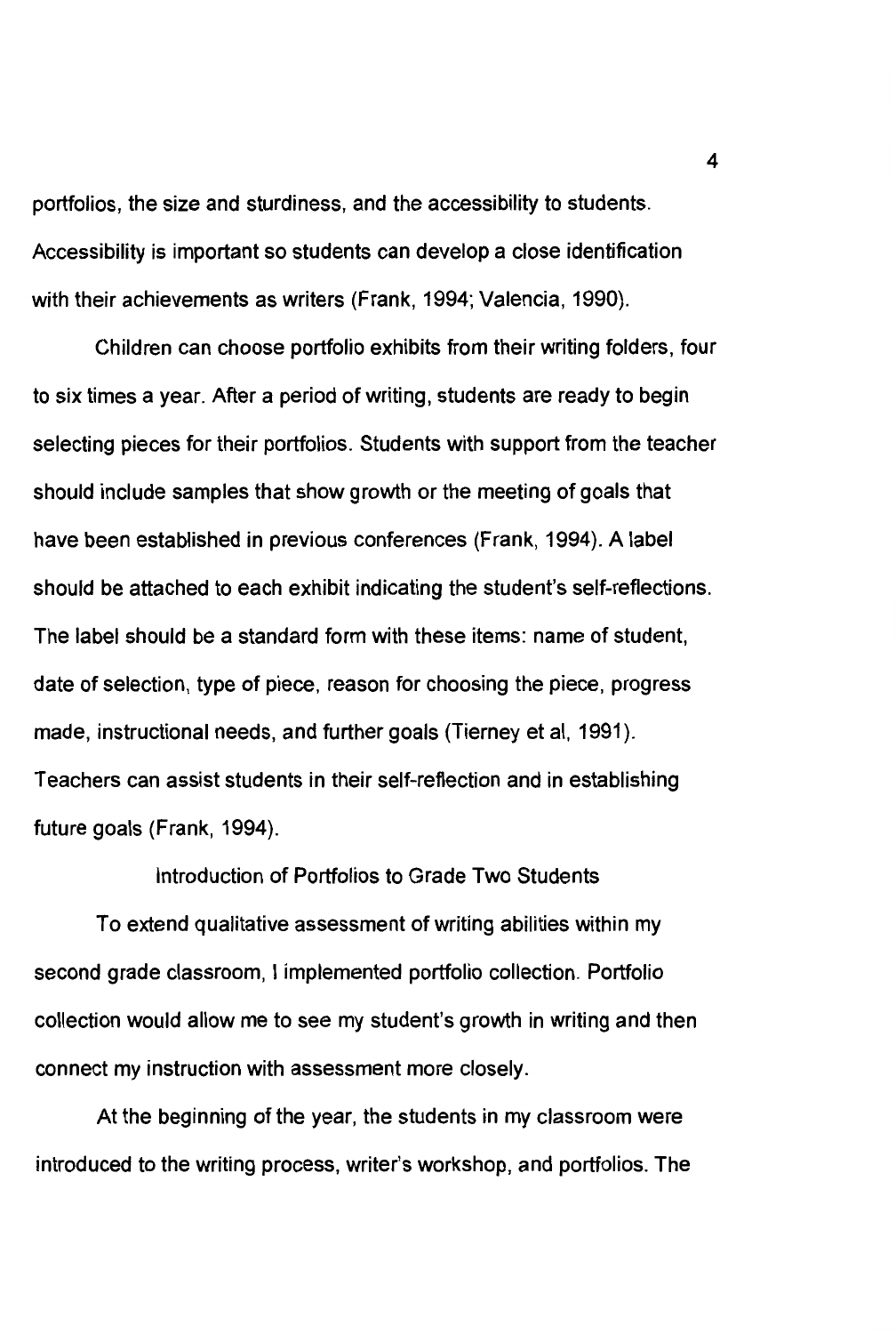students were informed that once they had compiled samples in their writing folders they would then be asked to select a piece for their portfolio. The students were also asked to decorate a file folder that would eventually become their portfolio folder.

After six weeks of schooling in the fall, the students were reintroduced to the concept of portfolios. They were told that the portfolio selection sessions would take place at the end of each quarter of the school year. A more in-depth discussion on their purpose was conducted at this time, along with examples of many different kinds of portfolios. For example, the art teacher was asked to show her portfolio with exhibits of her art work to the class. The students were also advised on the selection process for choosing a piece that would be placed within the portfolio.

The teacher had asked the students to keep all of their writing in their writing folders, which included lists of writing ideas, works in progress, and finished pieces. From this folder, students selected the pieces that they wanted to place in their portfolios. Upon selection of a piece, the students were asked to fill out a self-reflection form. The form included: name, date, title of piece, reason for selecting the piece, the strengths that the piece showed, and instructional needs. During the portfolio selection process, the teacher and the students conferred about the piece selected. The teacher tried to do more listening than talking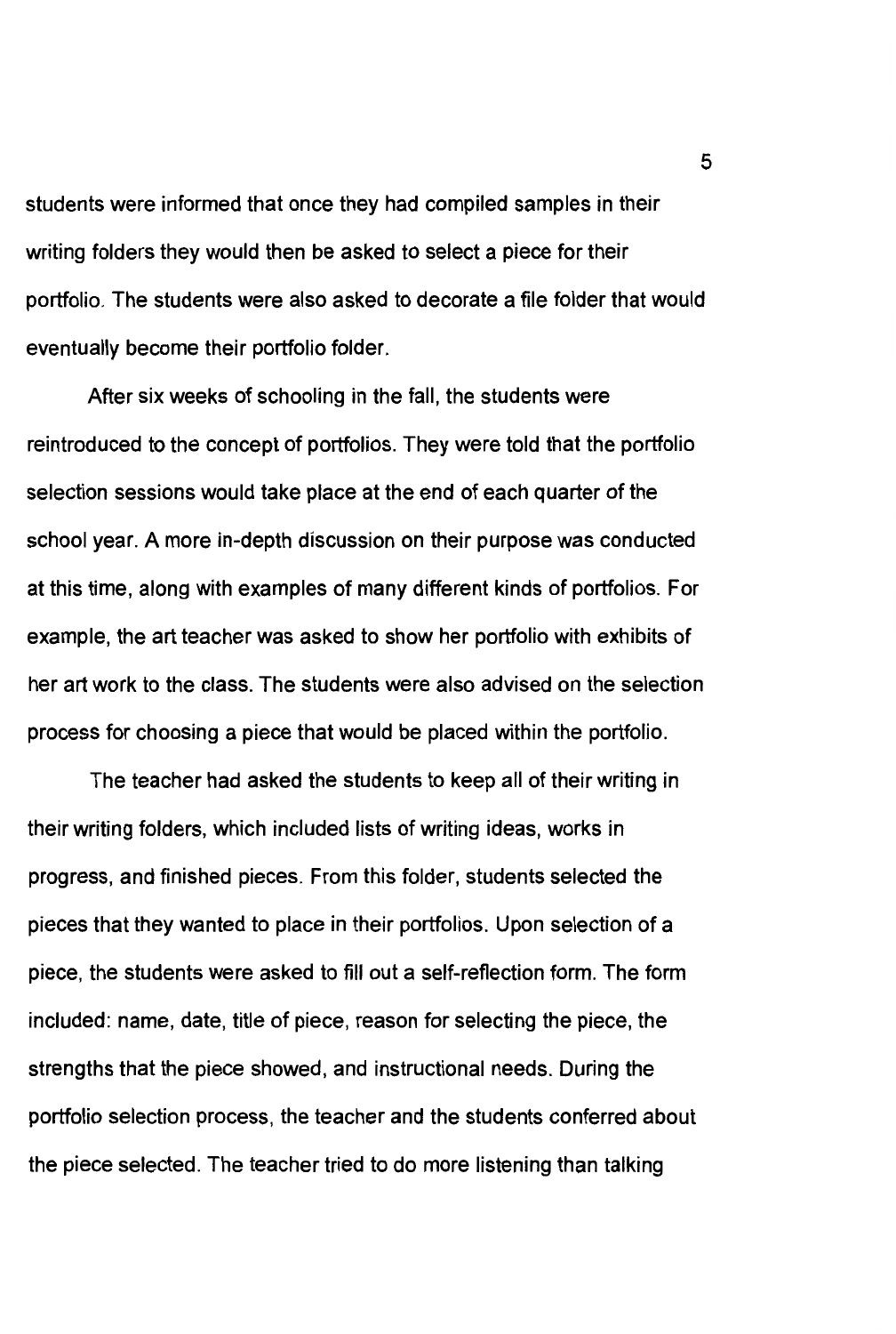during the conference. The portfolios were placed in a file box that was housed on a counter in the room so that students could have easy access to them.

Three students out of 18 in my class were chosen for a close analysis of portfolio assessment. A rubric was used to evaluate the writing pieces (see Appendix A). In using the rubric, students were evaluated on five major areas: ideas, organization, word choice, sentence structure, and mechanics. The results will be reported in this paper. The three students selected for the study were of varying academic abilities. A summary of their engagement in the writing process and their growth in writing ability, along with the development of their portfolio, will be reported.

# Student A

Student A is a boy of low average achievement. He is well liked by his peers and has a genuine concern for the people around him. He currently attends Title I Reading. When the writing workshop was first introduced to the class, Student A seemed to have a negative attitude toward writing. During the first weeks of school, he had a difficult time deciding on a topic and then engaging in the writing process.

At the end of September, he made the first selection for his portfolio. He chose a nonfiction piece about a football game that he attended with his father (see Appendix 8). The piece was five sentences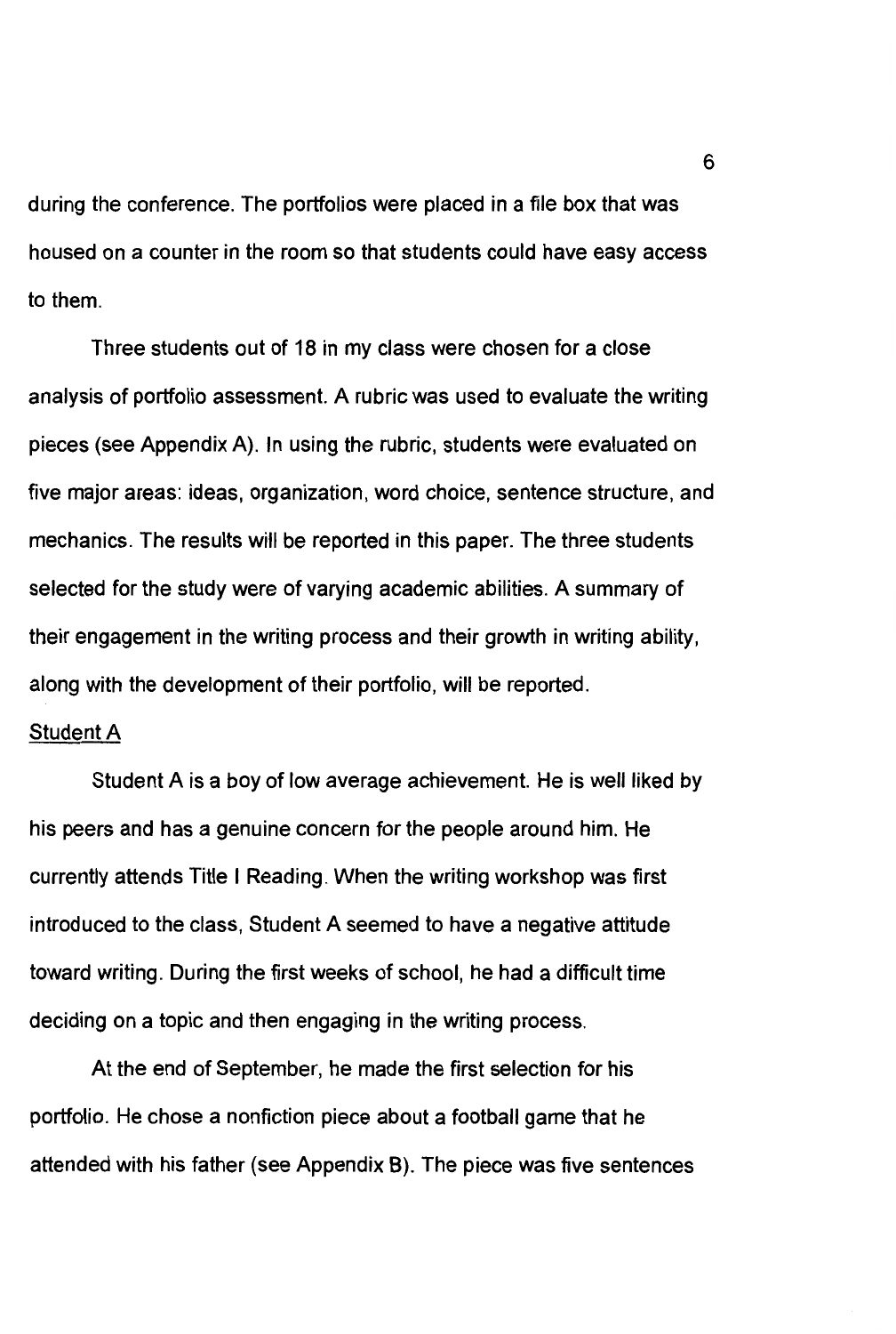long with every sentence except the first one beginning with the word "And." The first sentence was the topic sentence with each following sentence containing one fact that Student A could remember.

During the portfolio conference, Student A stated that he used periods and a question mark correctly. He picked the piece because he enjoyed going to the game with his dad. Furthermore, Student A indicated that he would like to include the apostrophe more in his writing. The teacher and student also discussed the proper use of the word "and" and that he should avoid using it at the beginning of a sentence. Within this selection, Student A correctly spelled 84% of the words. He also had some difficulty with his handwriting. Although the words within his sentences have good spacing between them, Student A was unable to form the appropriate size of letters when considering ones with or without ascenders.

In December, Student A selected a portfolio exhibit entitled 'The Feast" (see Appendix C). This piece consisted of three sentences. None of his sentences began with the word "and." He was able to write a sentence using a comma within a series correctly.

Student A indicated that he picked this piece because it was about a holiday. He related that he used the comma in a series correctly and that he would like to work on placing periods correctly. The teacher praised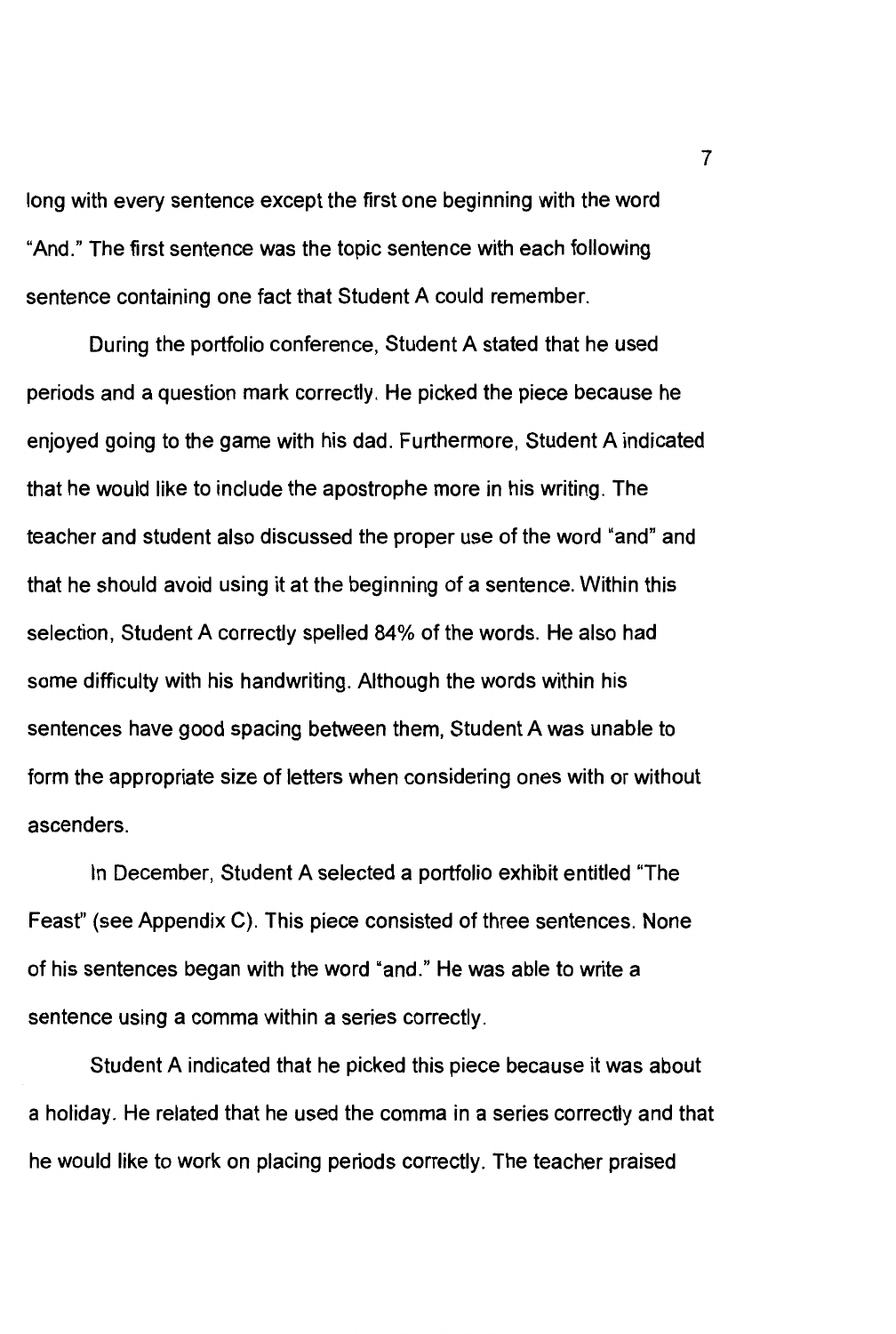him for the correct use of a comma in a series for one sentence but pointed out that he could have designated a series in the first sentence. The teacher recorded in her notes for further instruction that his ideas in a story needed to be expanded and that his understanding of story structure needed attention. Student A's handwriting had not improved when compared to his previous piece. In this piece, he had 77% of the words spelled correctly.

In March, Student A selected a letter to be placed in his portfolio (see Appendix D). This piece demonstrated Student A's ability to write a letter and address an envelope correctly. He used correct punctuation marks throughout the letter and was able to spell with 93% accuracy. Student A's handwriting showed some improvement. He was able to stay above the lines though he still had difficulty with adjusting the size when writing ascenders. During the portfolio conference, Student A stated that he picked the letter because his handwriting was better and he used question marks correctly. The teacher complimented him on the accuracy of his punctuation marks and that she, too, thought that his handwriting had improved. The teacher and student both agreed that though his handwriting had improved, he still needed to continue working on it.

A piece about a red fox was chosen for his final portfolio selection at the end of April (see Appendix E). This piece was selected because he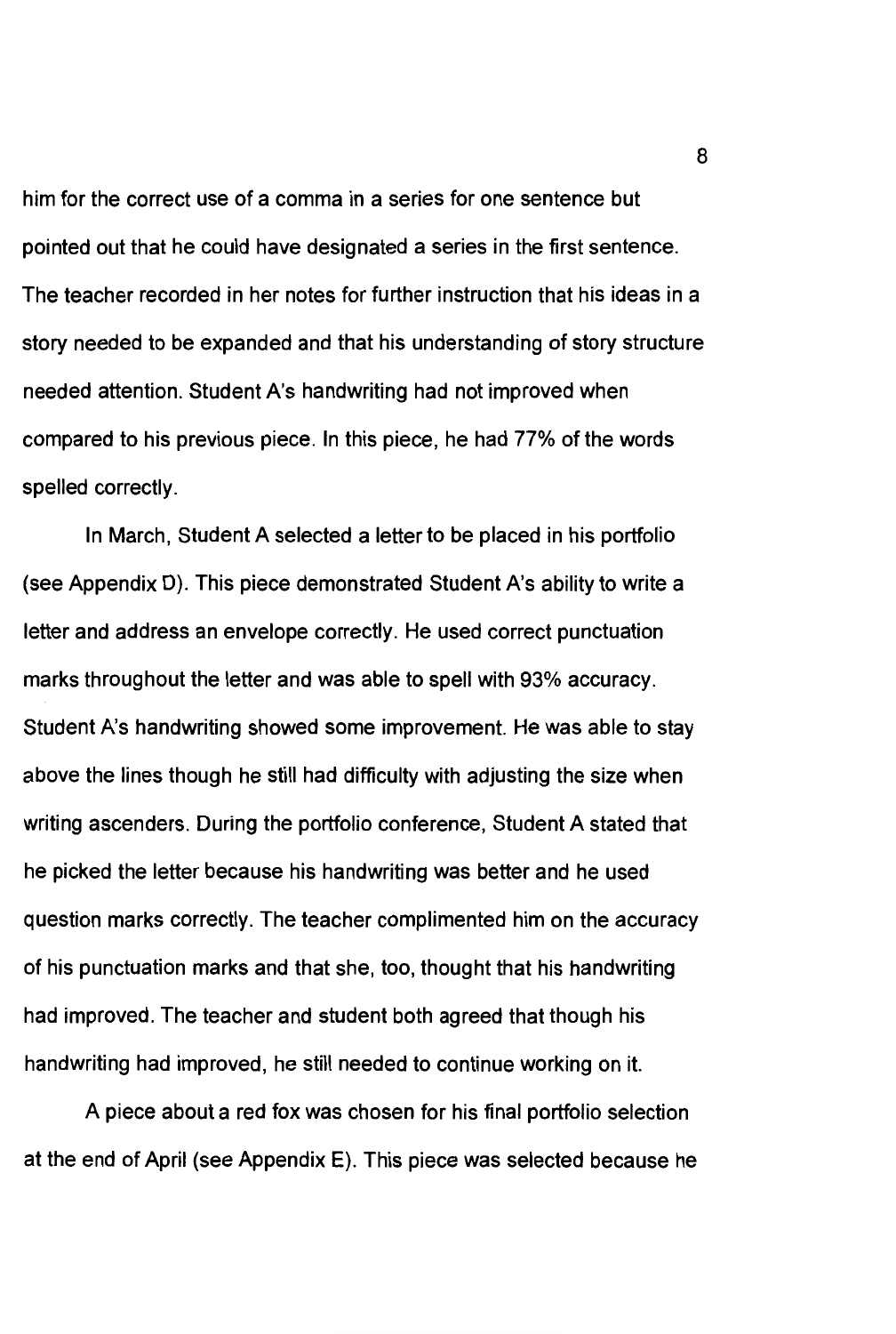liked the topic. Student A shared during the conference that his handwriting had improved and that he had done a nice job using adjectives. He used the correct punctuation throughout the story and was able to spell his words with 95% accuracy. The teacher noted that Student A had greatly improved his handwriting within this piece and on his daily work.

Throughout the year, Student A showed growth in his writing ability. Though the length of his stories was usually the same, Student A showed growth in his organization of stories, word choice, sentence structure, and mechanics. His spelling accuracy improved as well as his handwriting. Student A went from being a reluctant writer who deferred his writing tasks to becoming a continuous writer who enjoyed this daily activity.

#### Student B

Student B is a high achieving girl. She comes from a very dysfunctional family but is a resilient child, therefore does well in school. She also is well liked by her peers. She was excited about the opportunity to write so consequently needed no encouragement to engage in the process.

At the end of September, Student B selected a piece about her dog (see Appendix F). She chose this piece because she wanted her parents to think that she liked her dogs. She noticed that she was beginning to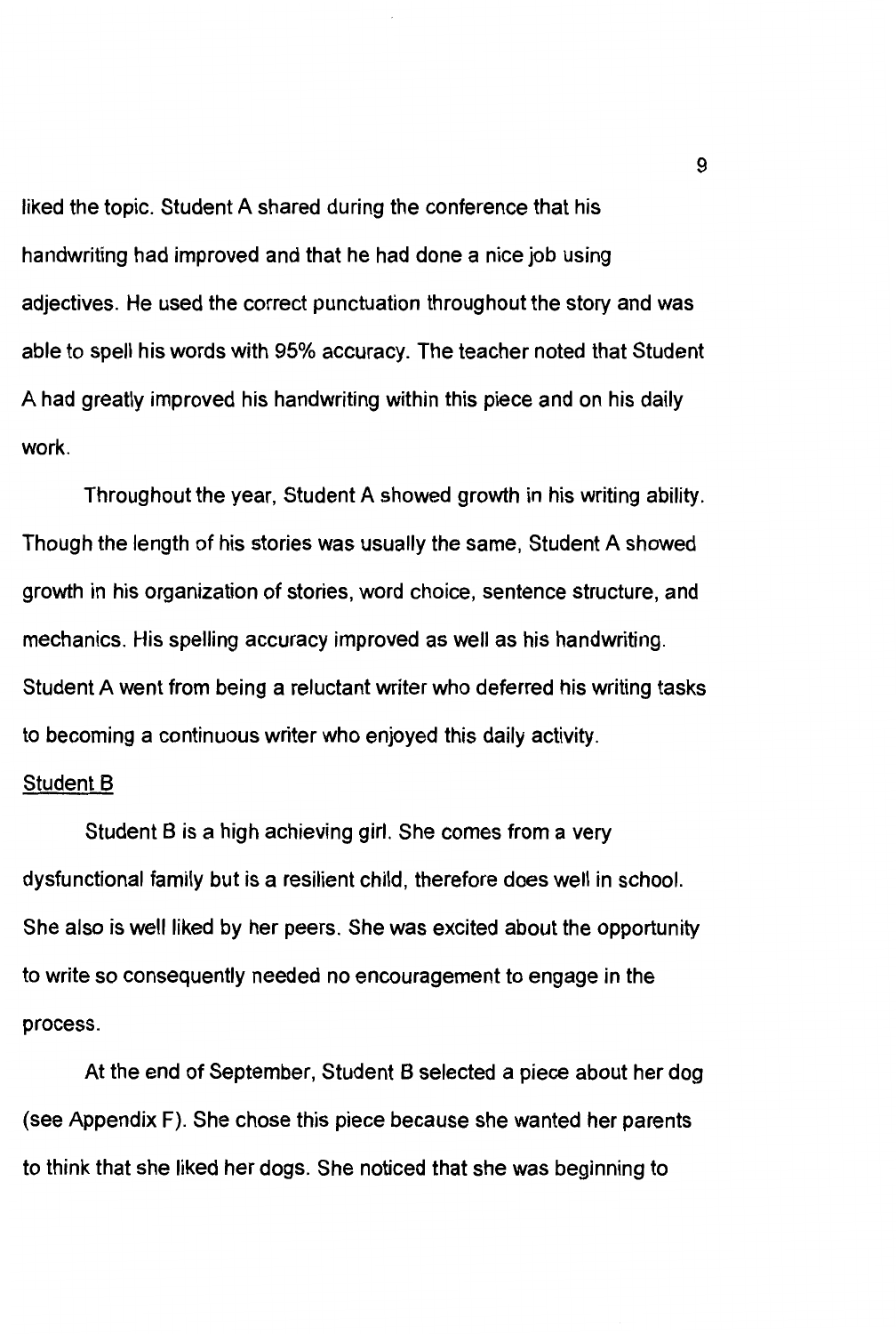write longer sentences. Her goal for future writing was to use more question marks and the apostrophe "s." The teacher recorded in her notes that though Student B had longer pieces in her portfolio, she picked one that contained four sentences. During the portfolio conference, the teacher and student discussed the proper use of commas and periods. Student B had placed commas where she should have put periods. Student B has good handwriting. She is able to use the appropriate size and spacing of her letters and words. She spelled all of her words correctly.

For her selection in December, Student B chose a piece about Christmas (see Appendix G). The teacher noted that the beginning of the story was similar to the beginning of "Twas the Night Before Christmas." The teacher also recorded in her notes that the student continued to run her sentences together using a comma; therefore, she needed further instruction in this element of punctuation. Student B noted that she was successful in sounding out words to spell during her writing and that she would like to continue working on her spelling. The teacher and the student discussed what it means to use another person's words and the punctuation that indicates a quotation. Student B's handwriting was not as legible when compared to her first piece. She incorrectly spelled one word in her piece.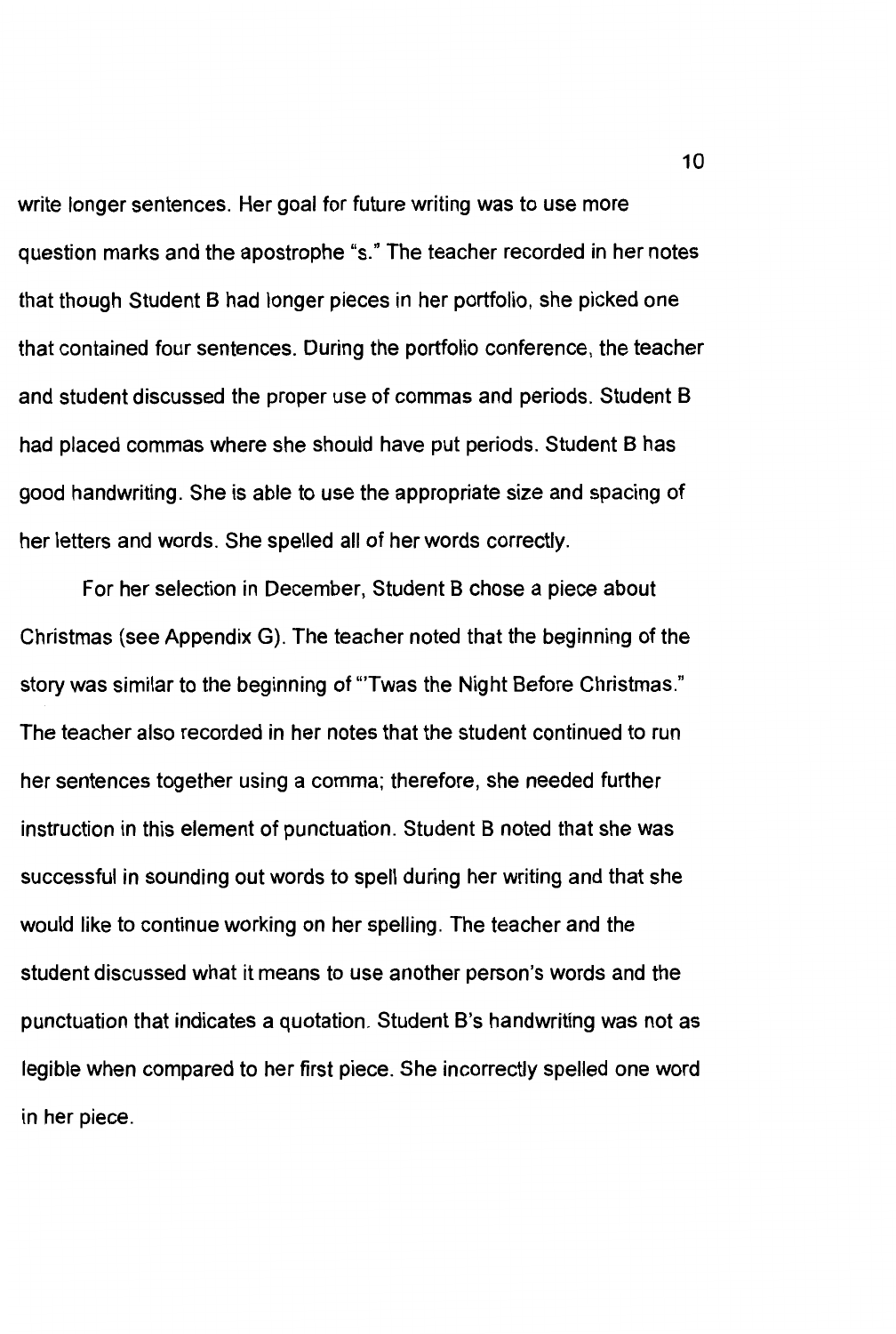In March, Student B's piece was entitled "How to Catch a Leprechaun" (see Appendix H). She said she selected the piece because it was much longer. She believed the strengths of the piece were its organization: a beginning, middle, and ending to her story. Student B also stated that she would like to include more compound sentences. The teacher noted that Student B's story was more developed than the two previous selections. Her handwriting was legible. Student B had 98% spelling accuracy. The teacher also noted that she is beginning to use quotation marks correctly. The teacher and student discussed the beginning, middle, and ending of her story and the progress she has made in determining the endings of her sentences and noting them with correct punctuation.

For her final selection, Student B chose a piece that she had written about a principal because it was her favorite piece (see Appendix I). During the portfolio conference, Student B noted that she liked how she neatly wrote the piece, but would still like to work on writing longer stories. The teacher noted the writer's use of adjectives to enhance ideas and that she was beginning to develop story structure. She continues to use nice handwriting and spelled her words with 99% accuracy.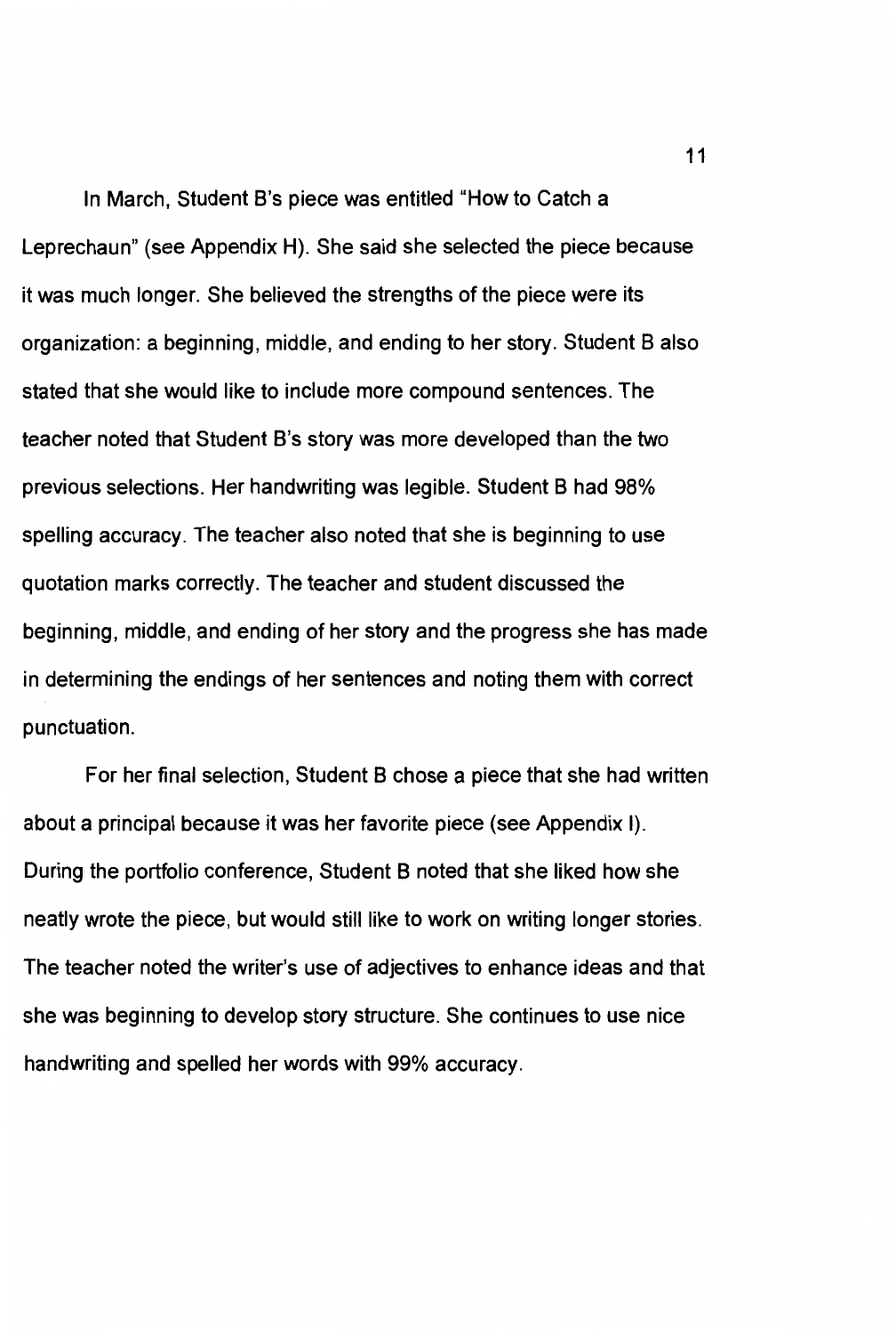Student B showed an enthusiasm for writing throughout the year. She continually challenged herself to improve her writing **skills.** She improved on her use of punctuation and sentence structure.

#### Student C

Student C is a girl of average achievement. She repeated first grade at which time it was noted that she was very quiet and rarely volunteered little to class discussion or seldom asked for assistance. At the beginning of the year, she was shy about sharing her writing with peers unless she was positive it was correct. As a second grader, she had developed much more self-confidence. She took risks and volunteered in class discussion.

For the first portfolio exhibit in September, Student C selected a piece entitled "My Kittens" because she said she liked kittens (see Appendix J). She stated that she used periods correctly and wanted to learn to use commas in a series. The teacher noted that the endings of three out of the four sentences had been punctuated correctly and that she used capital letters to begin her sentences. During the conference, the teacher and student discussed the use of the homophone "there/their" and topics for further pieces. Though she does seem to stay above the line, Student C has difficulty with ascenders. Her words were spelled with a 92% accuracy.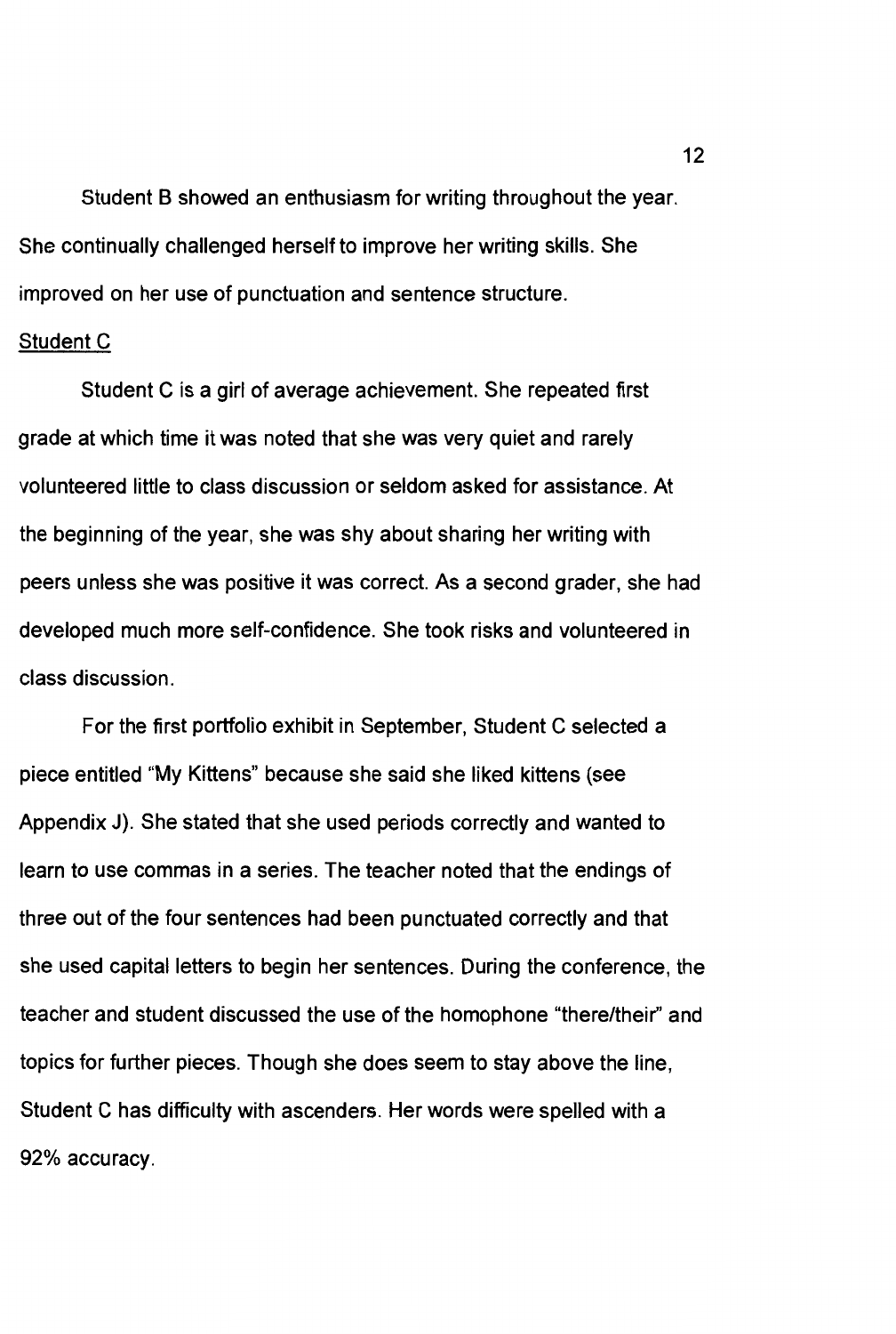In December, Student C chose a piece about friends because of the illustration she had drawn to accompany the piece (see Appendix K). She stated that she was satisfied with the improved legibility of her handwriting. She wanted to work on using quotation marks. The teacher noted that her sentences were becoming longer, but she continued to have difficulty punctuating the ends of her sentences. The teacher also noted that even though Student C stated she was satisfied with her handwriting, she continued to need work in this area. Her spelling was 97% accurate. During the portfolio conference, Student C discussed with her teacher that she was becoming more confident in her writing and that she enjoyed illustrating her stories.

For her third portfolio selection in March, Student C chose a piece about Christmas (see Appendix L). She picked this piece because she liked Christmas. Student C stated that she placed periods correctly at the end of her sentences. The teacher noted that she continues to struggle with her handwriting and that she was able to spell 96% of the words correctly. During the portfolio conference, the teacher and student discussed the organization of her stories. The teacher noted that her stories had a few ideas connected but lacked a beginning, middle and an ending.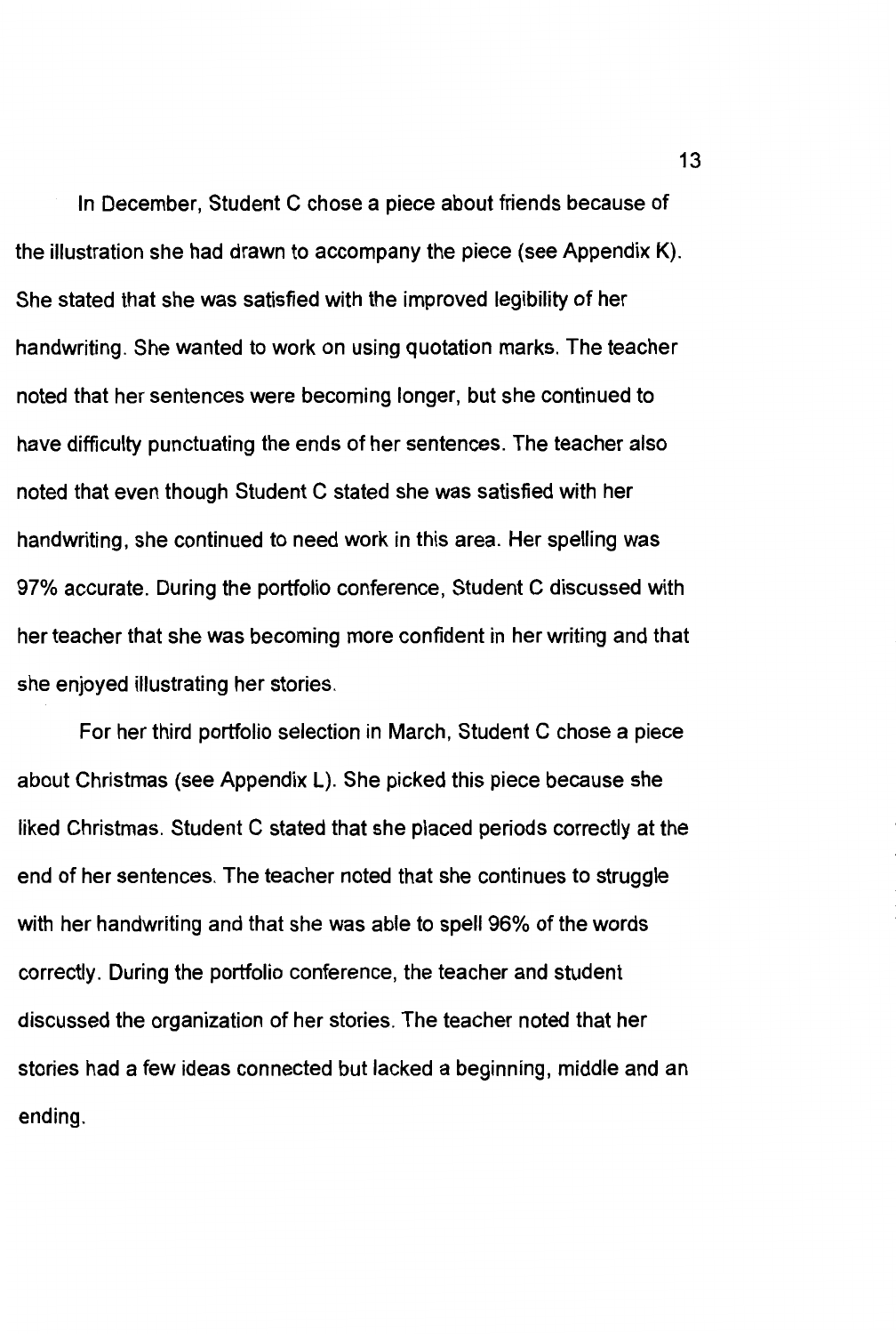A piece entitled "Friends" was chosen for Student C's final selection at the end of the school year (see Appendix M}. Student C liked the way that she used punctuation marks and said that she would like to work on letter writing in the future. The teacher noted she punctuated her sentences, spelled her words with 94% accuracy, and is beginning to get a sense of story structure but needs to continue to work on handwriting.

Student C continued to grow in her enthusiasm for writing throughout the year. She became more confident and less shy about sharing her writing with peers. She also continued to illustrate each one of her pieces. Student C's greatest growth came in the area of capitalization and punctuation.

# **Conclusions**

The use of writing portfolios within a second grade classroom provided a positive experience for the teacher and her students. Though they ranged in ability, the students were able to set future goals by assessing their own work. The use of mini-lessons and peer conferencing also helped facilitate the writing process. Through this assessment technique, I was able to more closely connect my instruction to the instructional needs of my students.

Portfolios provided an authentic assessment of a student's growth in the writing process that could be shared with parents. The response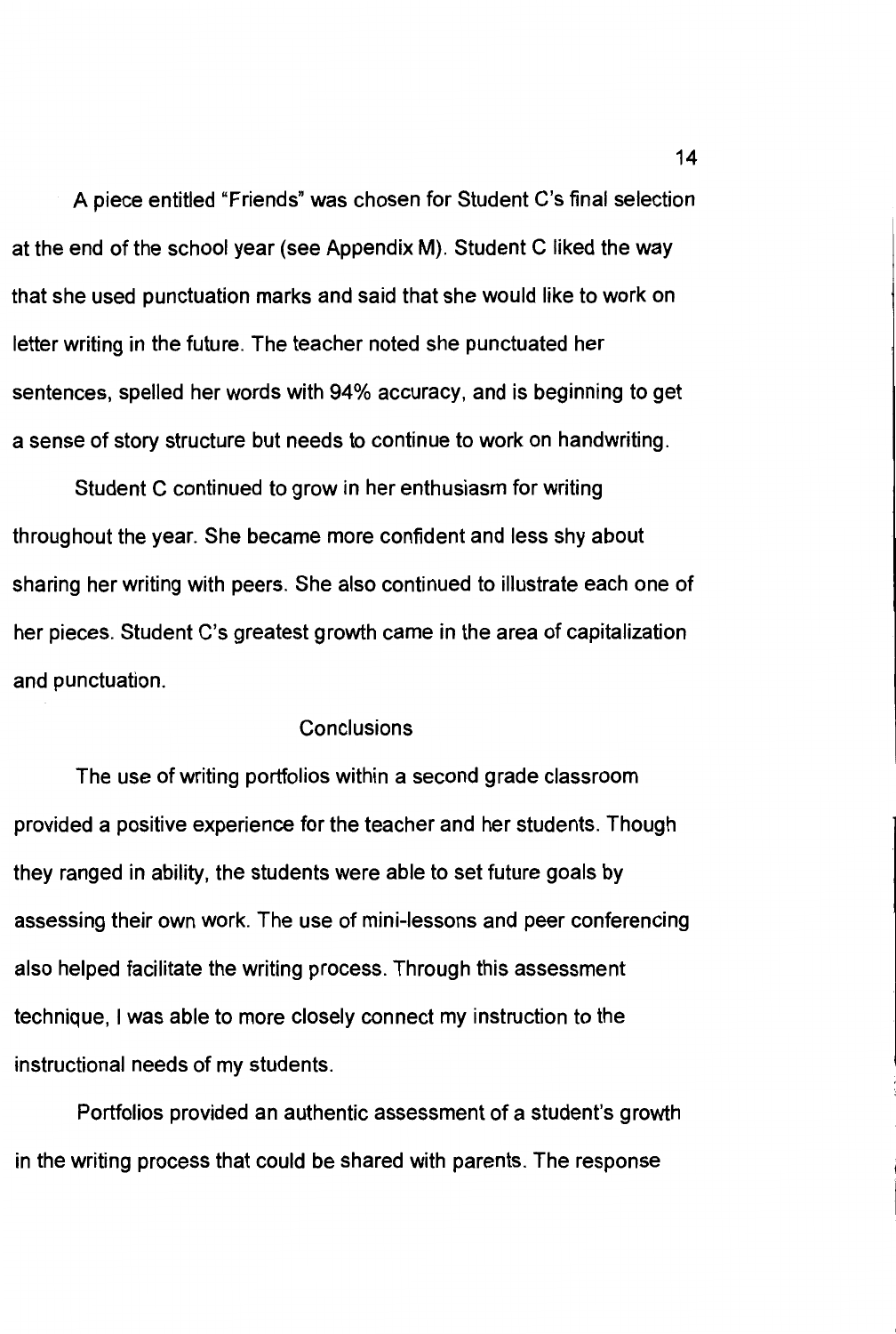from the parents proved to be positive. The growth that their children had made in the writing process was clearer than it would have been on a report card.

To extend this project, I have shared the results with my colleagues. I look forward to implementing portfolios within my classroom next year.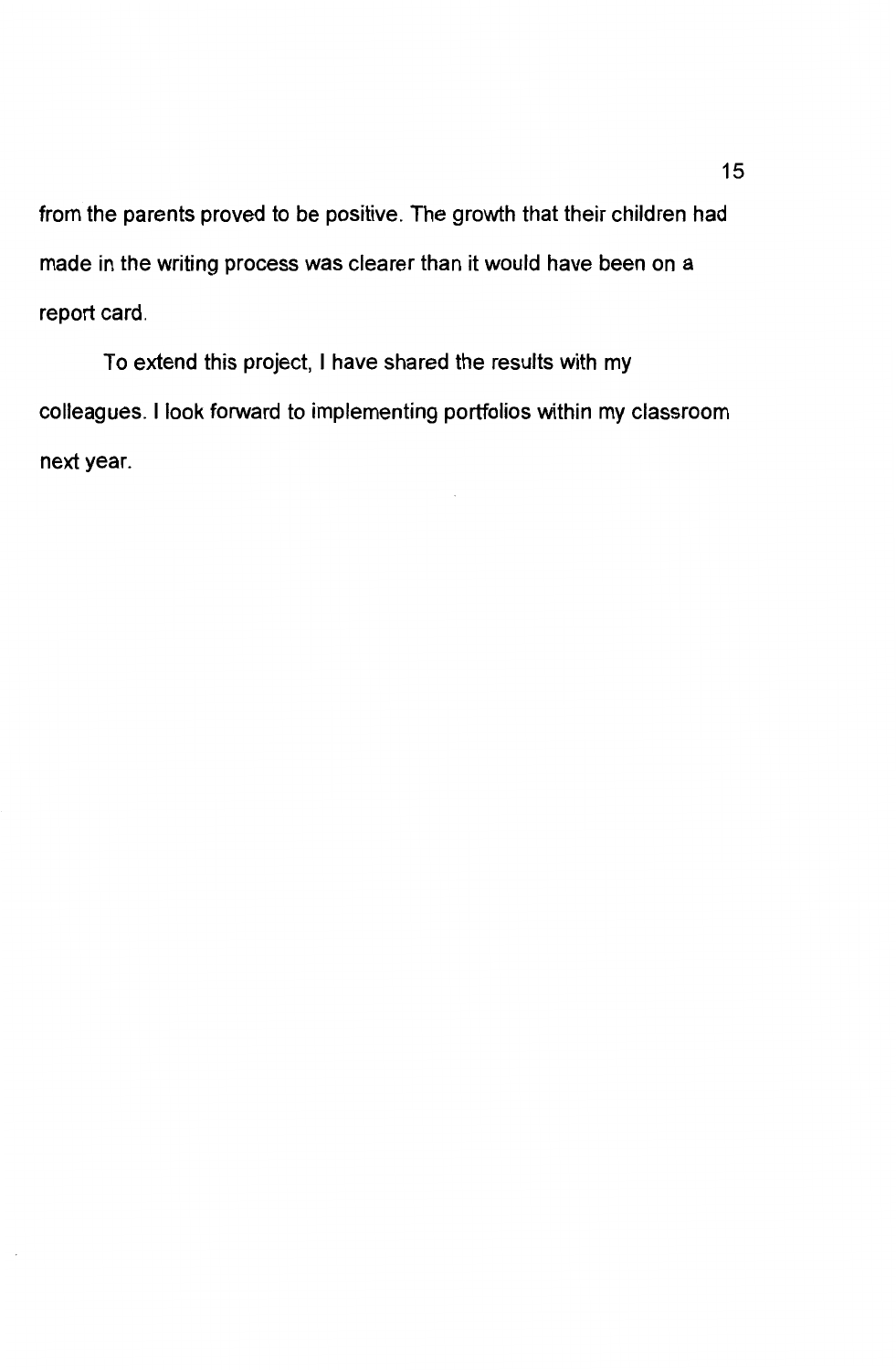# Appendix A

# **Evaluating Writing Pieces**

| <b>deas</b>                                                                          | Organization                                                                                    | Word Choice                                                                                  | *Sentence<br>Structure                                                          | *Mechanics                                                                               |
|--------------------------------------------------------------------------------------|-------------------------------------------------------------------------------------------------|----------------------------------------------------------------------------------------------|---------------------------------------------------------------------------------|------------------------------------------------------------------------------------------|
| Fresh, original<br>Focuses on topic<br>Supporting details                            | Ideas connected<br>Strong beginning.<br>middle, end<br>Sequenced and logical                    | Wide variety used<br>Consistent and<br>appropriate usage<br>Words "enhance" loees            | Clearly written<br>Complete sentences<br>Variety of sentence<br>length          | *Appropriate or<br>acceptable;<br>- spelling<br>- <b>capitalization</b><br>- punctuation |
| Some original ideas<br>General focus on topic<br>Most supporting details<br>included | Most ideas connected<br>Good beginning.<br>middle, end<br>Most ideas sequenced<br>& logical     | Some variety<br>Mostly consistent and<br>appropriate<br>Words generally<br>support Ideas     | Most sentences clearly<br>written<br>Simple sentences<br>Some variety of length | Some errors in<br>- spelling<br>- capitalization<br>- punctuation                        |
| Few original ideas<br>Moves away from focus<br>Few supporting details                | Some ideas connected<br>Attempts beginning,<br>middle, end<br>Not always sequenced<br>& logical | Common word choice<br>Some appropriate word<br>choices<br>Little use of descriptive<br>words | Some unclear sentences<br>Run-on, fragmented,<br>sentences<br>Little variety    | Several errors in<br>- spelling<br>- capitalization<br>- punctuation                     |
| Incomplete ideas<br>Unfocused<br>Lacks details                                       | Few ideas connected<br>Lacks beginning,<br>middie, end<br>Little sequence & logic               | Limited word choice<br>Inappropriate word<br>choices<br>No attempt at<br>descriptive words   | Sentences not clear<br>Frequent fragmented<br>sentences<br>No variety           | Many errors in<br>- speling<br>- capitalization<br>- punctuation                         |
| No attempt                                                                           | No atternot                                                                                     | No attempt                                                                                   | No attempt                                                                      | No attempt                                                                               |

ary depending upon which draft it is of the child's writing

oric adapted from Batzel, J. (1992). Portfolio assessment and evaluation. Cypress, CA: tive Teaching Press, 53.)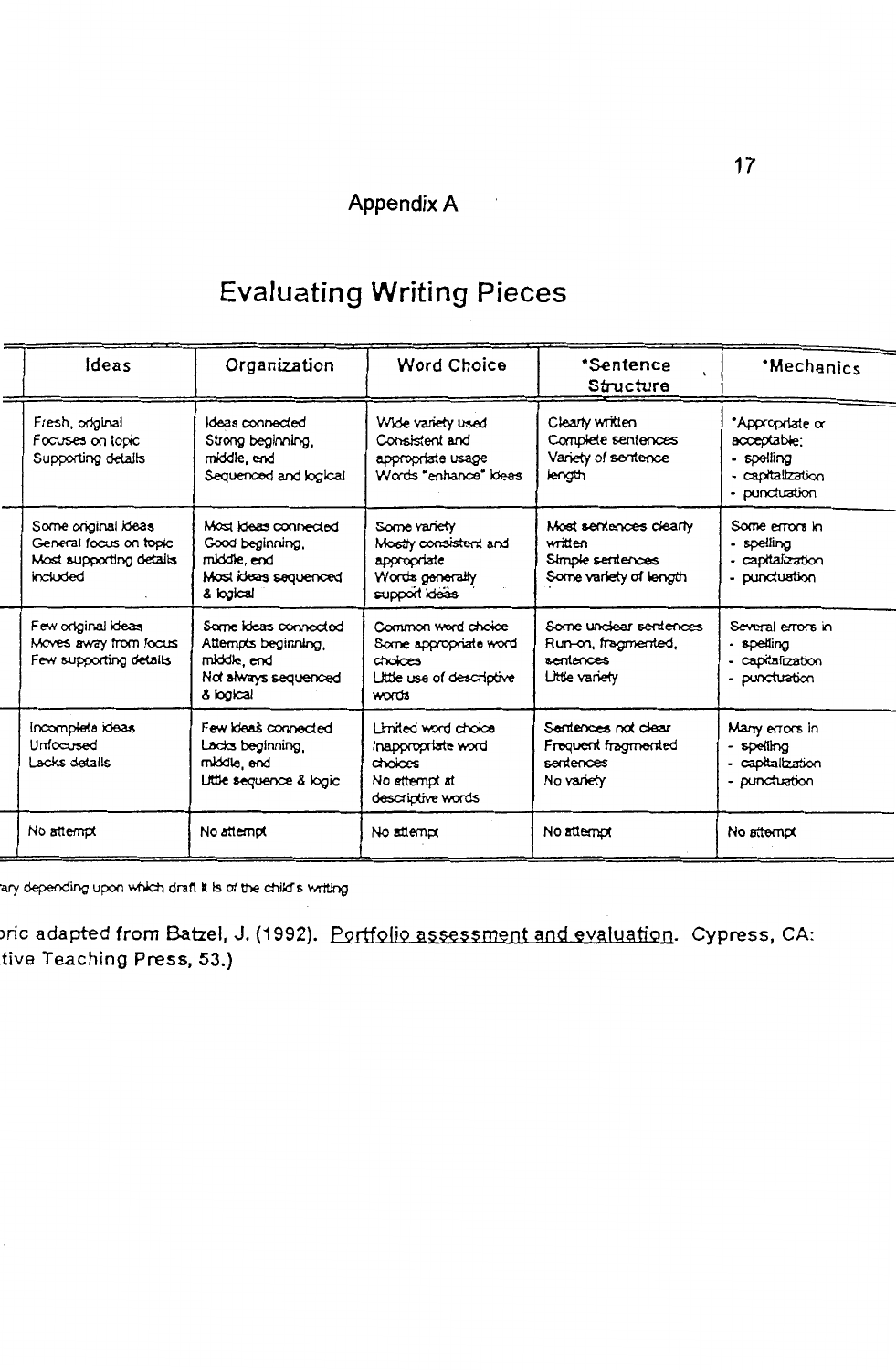# **Evaluating Writing Pieces**

|                | ldeas                                                                                | Organization                                                                                    | <b>Word Choice</b>                                                                           | <i><b>*Sentence</b></i><br>Structure                                            | *Mechanics                                                                        |
|----------------|--------------------------------------------------------------------------------------|-------------------------------------------------------------------------------------------------|----------------------------------------------------------------------------------------------|---------------------------------------------------------------------------------|-----------------------------------------------------------------------------------|
| 4              | Fresh, original<br>Focuses on topic<br>Supporting details                            | Ideas connected<br>Strong beginning.<br>middle, end<br>Sequenced and logical                    | Wide variety used<br>Consistent and<br>appropriate usage<br>Words "enhance" ideas            | Clearly written<br>Complete sentences<br>Variety of sentence<br>length          | *Appropriate or<br>acceptable;<br>- spelling<br>- capitalization<br>- punctuation |
| 3              | Some original ideas<br>General focus on topic<br>Most supporting details<br>included | Most Ideas connected<br>Good beginning.<br>middle, end<br>Most ideas sequenced<br>& logical     | Some variety<br>Mostly consistent and<br>appropriate<br>Words generally<br>support Ideas     | Most sentences clearly<br>written<br>Simple sentences<br>Some variety of length | Some errors in<br>- spelling<br>- capitalization<br>- punctuation                 |
| $\overline{2}$ | Few original ideas<br>Moves away from focus<br>Few supporting details                | Some ideas connected<br>Attempts beginning,<br>middle, end<br>Not always sequenced<br>& logical | Common word choice<br>Some appropriate word<br>choices<br>Little use of descriptive<br>words | Some unclear sentences<br>Run-on, fragmented,<br>sentences<br>Little variety    | Several errors in<br>- spelling<br>- capitalization<br>- punctuation              |
| 1              | Incomplete ideas<br>Unfocused<br>Lacks details                                       | Few ideas connected<br>Lacks beginning,<br>middle, end<br>Little sequence & logic               | Limited word choice<br>Inappropriate word<br>choices<br>No attempt at<br>descriptive words   | Sentences not clear<br>Frequent fragmented<br>sentences<br>No variety           | Many errors in<br>- spelling<br>- capitalization<br>- punctuation                 |
| $\Omega$       | No attempt                                                                           | No attempt                                                                                      | No attempt                                                                                   | No attempt                                                                      | No atternot                                                                       |

ay vary depending upon which draft it is of the child's writing

ubric adapted from Batzel, J. (1992). <u>Portfolio assessment and evaluation</u>. Cypress, CA: eative Teaching Pre<mark>ss, 53.)</mark>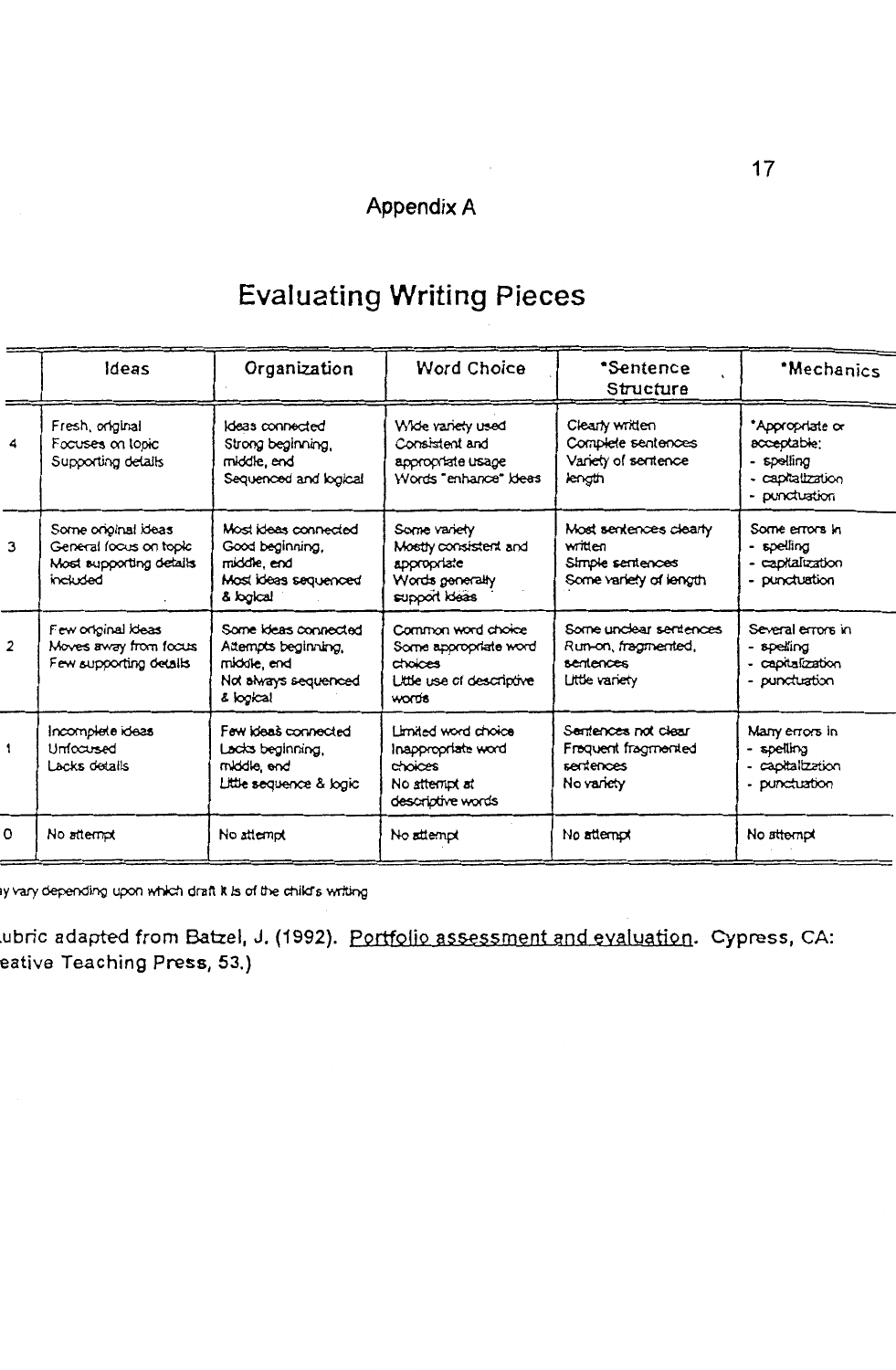# **Appendix A**

# **Evaluating Writing Pieces**

|                | ldeas                                                                                | Organization                                                                                    | <b>Word Choice</b>                                                                                | <i><b>*Sentence</b></i><br>Structure                                            | *Mechanics                                                                        |
|----------------|--------------------------------------------------------------------------------------|-------------------------------------------------------------------------------------------------|---------------------------------------------------------------------------------------------------|---------------------------------------------------------------------------------|-----------------------------------------------------------------------------------|
| 4              | Fresh, original<br>Focuses on topic<br>Supporting details                            | Ideas connected<br>Strong beginning.<br>middle, end<br>Sequenced and logical                    | Wide variety used<br>Consistent and<br>appropriate usage<br>Words "enhance" Ideas                 | Clearly written<br>Complete sentences<br>Variety of sentence<br>length          | *Appropriate or<br>acceptable:<br>- spelling<br>- capitalization<br>- punctuation |
| 3              | Some original ideas<br>General focus on topic<br>Most supporting details<br>included | Most ideas connected<br>Good beginning.<br>middle, end<br>Most ideas sequenced<br>& logical     | Some variety<br>Mostly consistent and<br>aporooriate<br>Words generally<br>support ideas          | Most sentences clearly<br>written<br>Simple sentences<br>Some variety of length | Some errors in<br>- spelling<br>- capitalization<br>- punctuation                 |
| $\overline{2}$ | Few original ideas<br>Moves away from focus<br>Few supporting details                | Some ideas connected<br>Attempts beginning,<br>middie, end<br>Not always sequenced<br>& logical | Common word choice<br>Some appropriate word<br>choices<br>Little use of descriptive<br>words      | Some unclear sentences<br>Run-on, fragmented,<br>sentences<br>Little variety    | Several errors in<br>- spelling<br>- capitalization<br>- punctuation              |
|                | incomplete ideas<br>Unfocused<br>Lacks details                                       | Few ideas connected<br>Lacks beginning,<br>middle, end<br>Little sequence & logic               | <b>Limited word choice</b><br>inappropriate word<br>choices<br>No attempt at<br>descriptive words | Sentences not clear<br>Frequent fragmented<br>sentences<br>No variety           | Many errors in<br>- spelling<br>- capitalization<br>- punctuation                 |
| $\Omega$       | No attempt                                                                           | No attempt                                                                                      | No attempt                                                                                        | No attempt                                                                      | No atternot                                                                       |

May vary depending upon which draft it is of the child's writing

Rubric adapted from Batzel, J. (1992). Portfolio assessment and evaluation. Cypress, CA: :reative Teaching Press, 53.)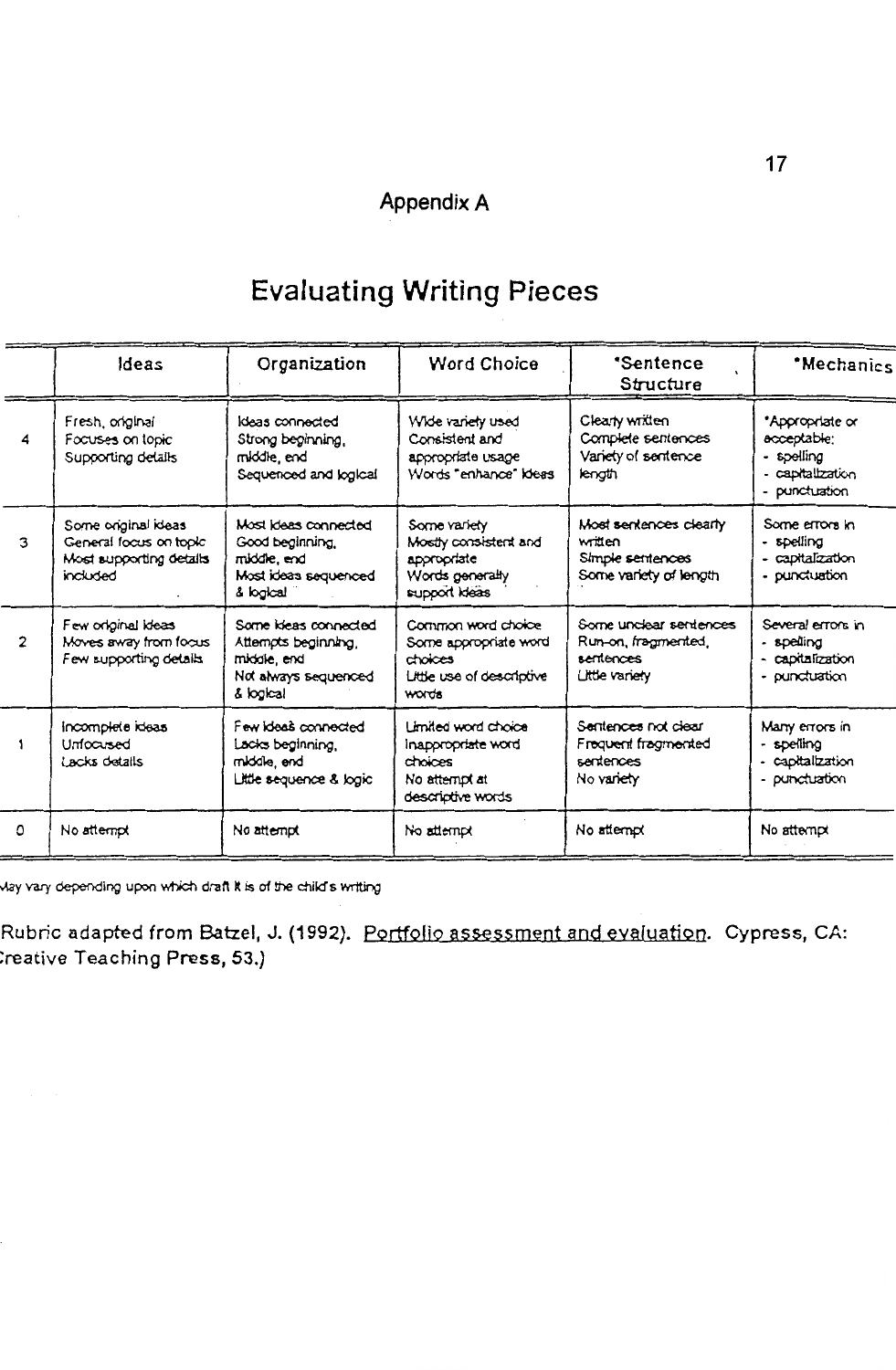# Appendix B

September Sample for Student A

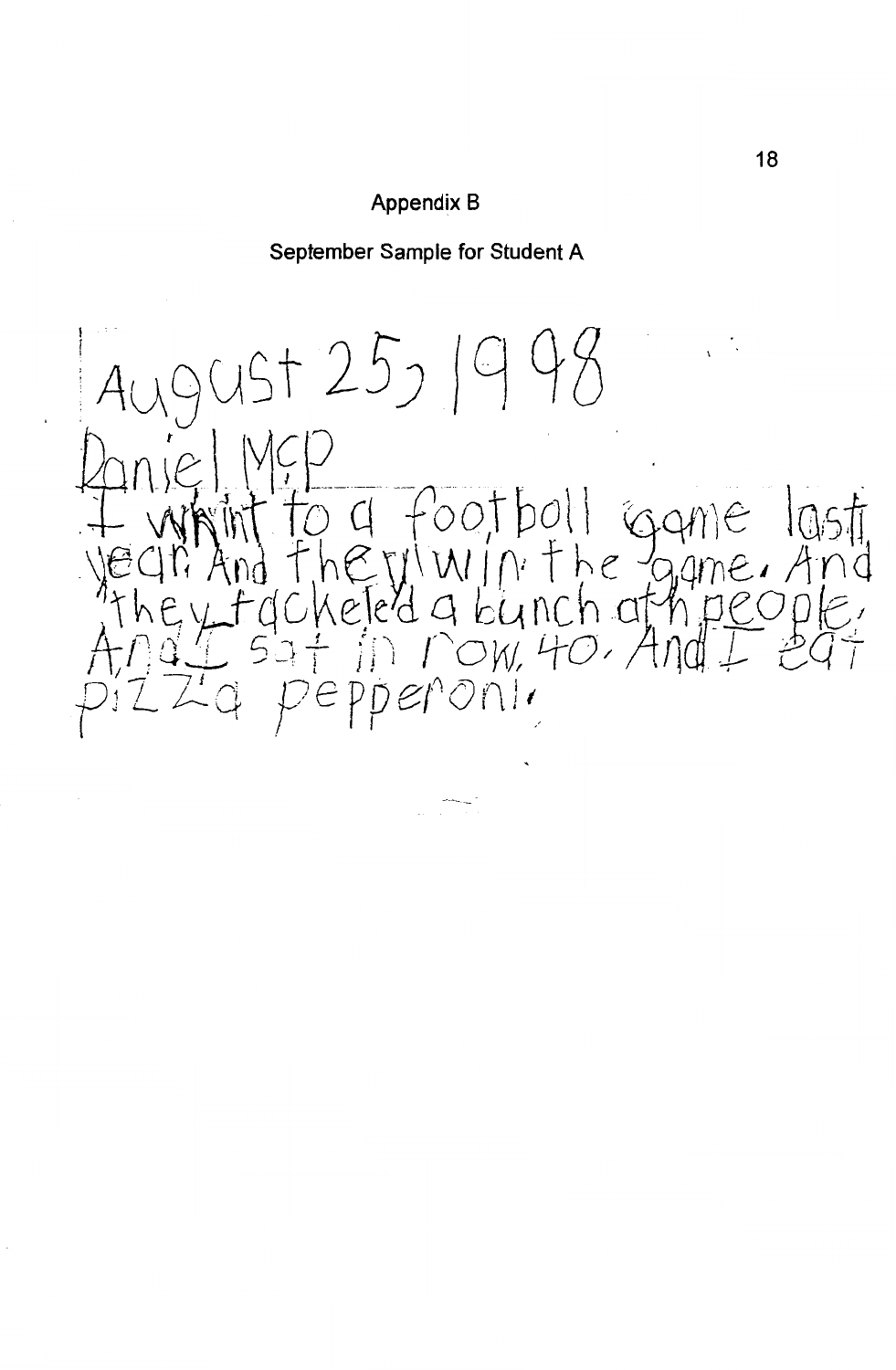

December Sample for Student A

oas  $0.011$ Q. KIS  $C\vert C$  $\bigcap$   $t$  $\mathbf{r}$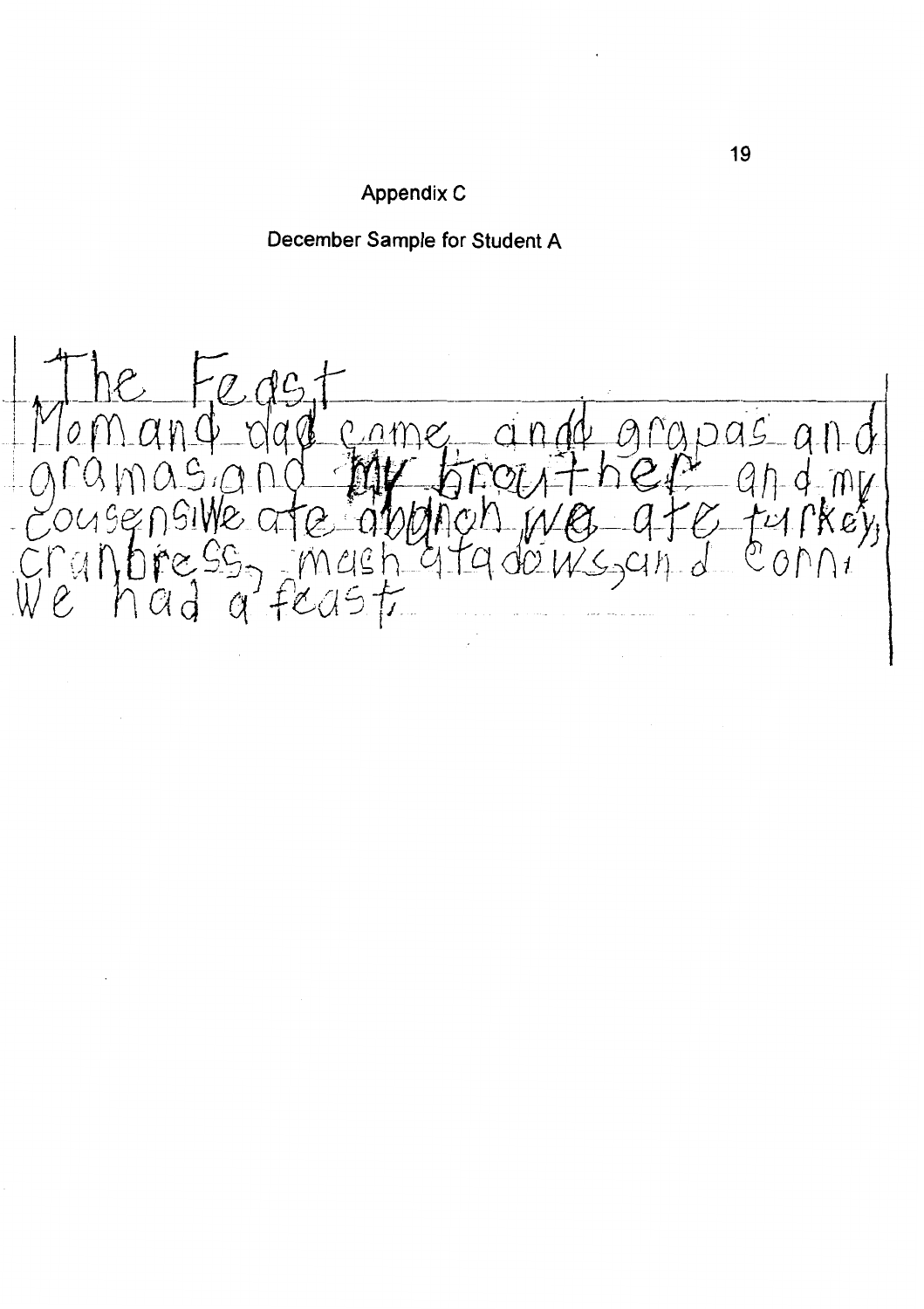# Appendix D

March Sample for Student A

 $Dear$ <u>Yrs. Schwery</u> you?  $H_{0}$  $WQ$  $\mathbb{Z}^{\widetilde{\otimes}_{\mathbb{L}}}$  $k \in$  $1/\bigcap$  $\sqrt{2}$  $d\mathcal{F}$  $\epsilon$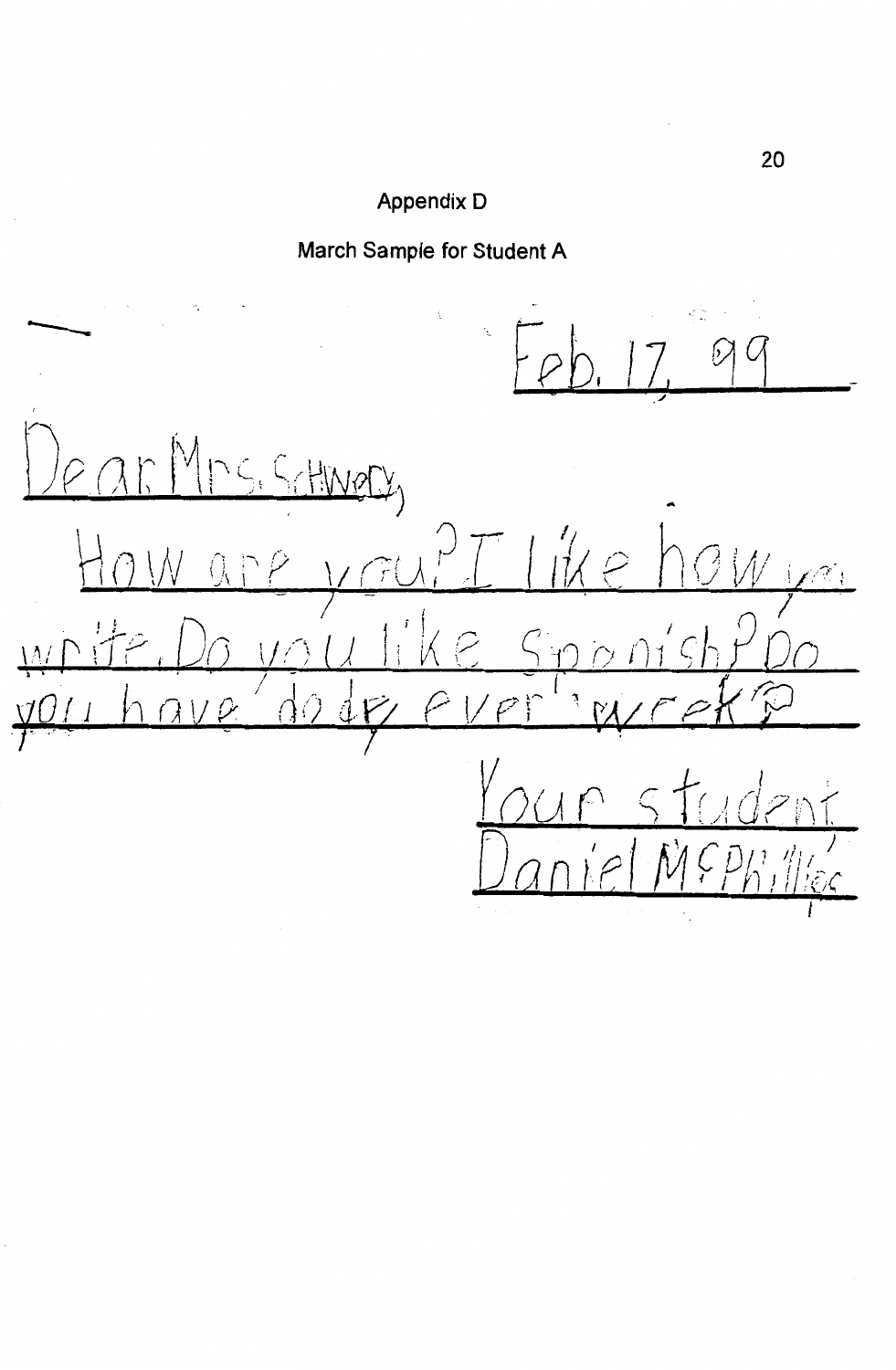# Appendix E

April Sample for Student A

# Therred Fox April 29, 99

The fox was red and his tail was white.<br>He lived in the green forest His pray<br>was a rabbit, that lived in the green<br>meatdow in a brown hole that was a circle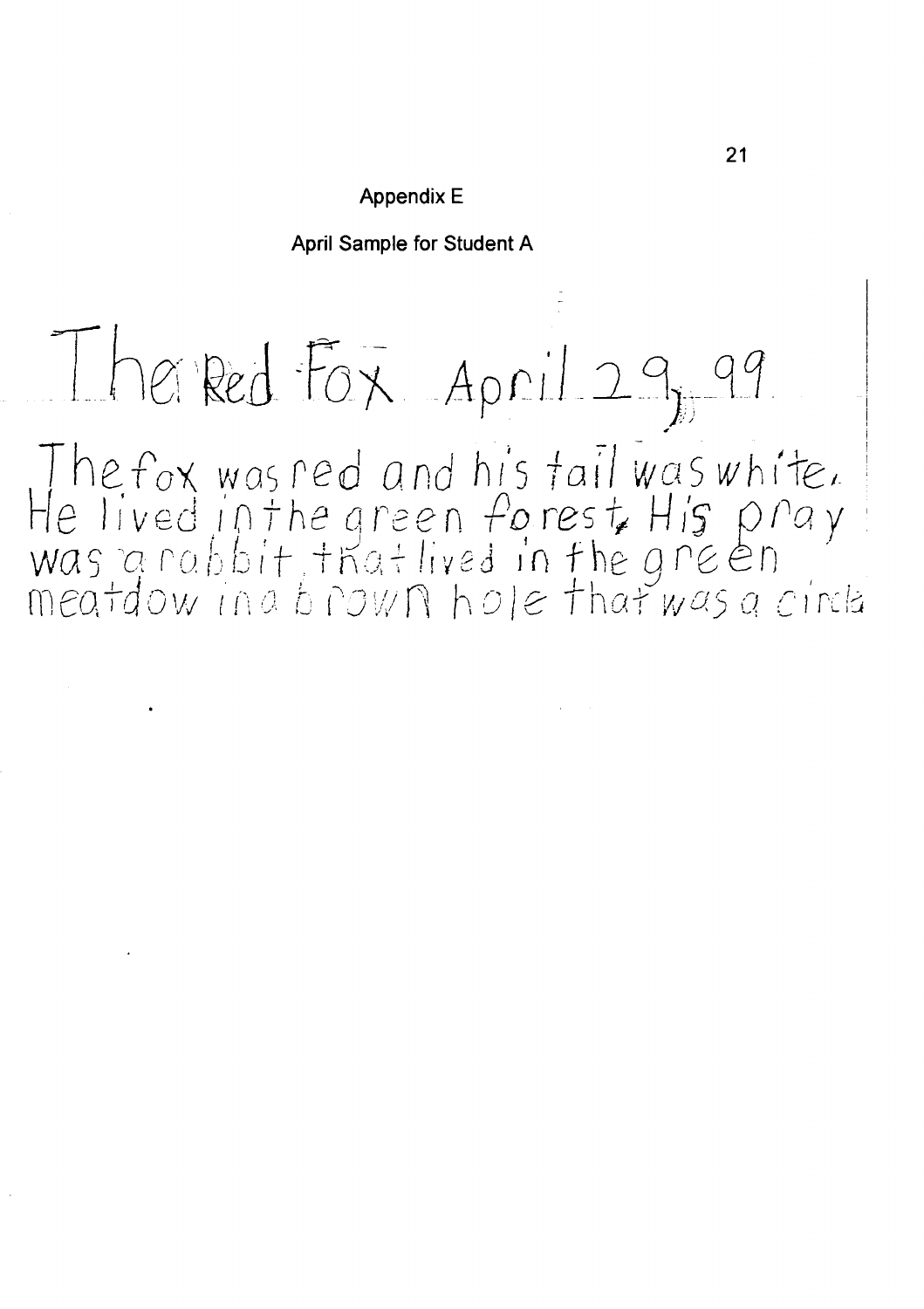# **Appendix F**

September Sample for Student B

My dogs are good one of thier<br>names are Tasha and the other one<br>is Bitts, they are a cRotwhiler and<br>Boston Terrier, Tasha gaurds the house<br>whenever she sees somebody she barks.

September 17, 1998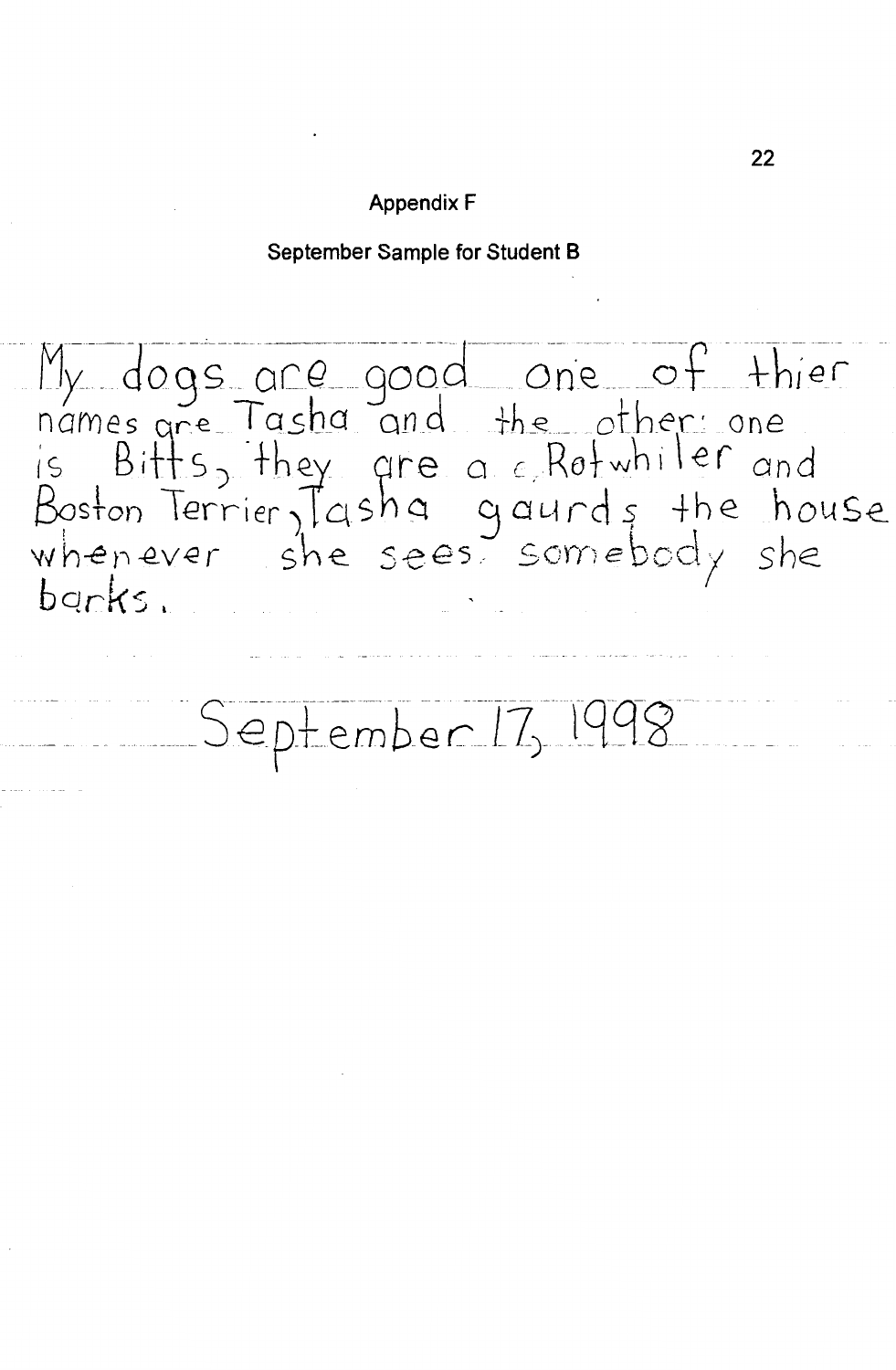### **Appendix G**

December Sample for Student B

Christmas Story Twas' the night before Christmas and all through the house not a creature was sturring not even a mouse, there were presents under the tree from old sait Nick,  $\lceil \frac{1}{\lfloor \frac{n}{2} \rfloor} \rceil$  was so fe in that little لواء  $h_{over}$ 

December  $1, 1998$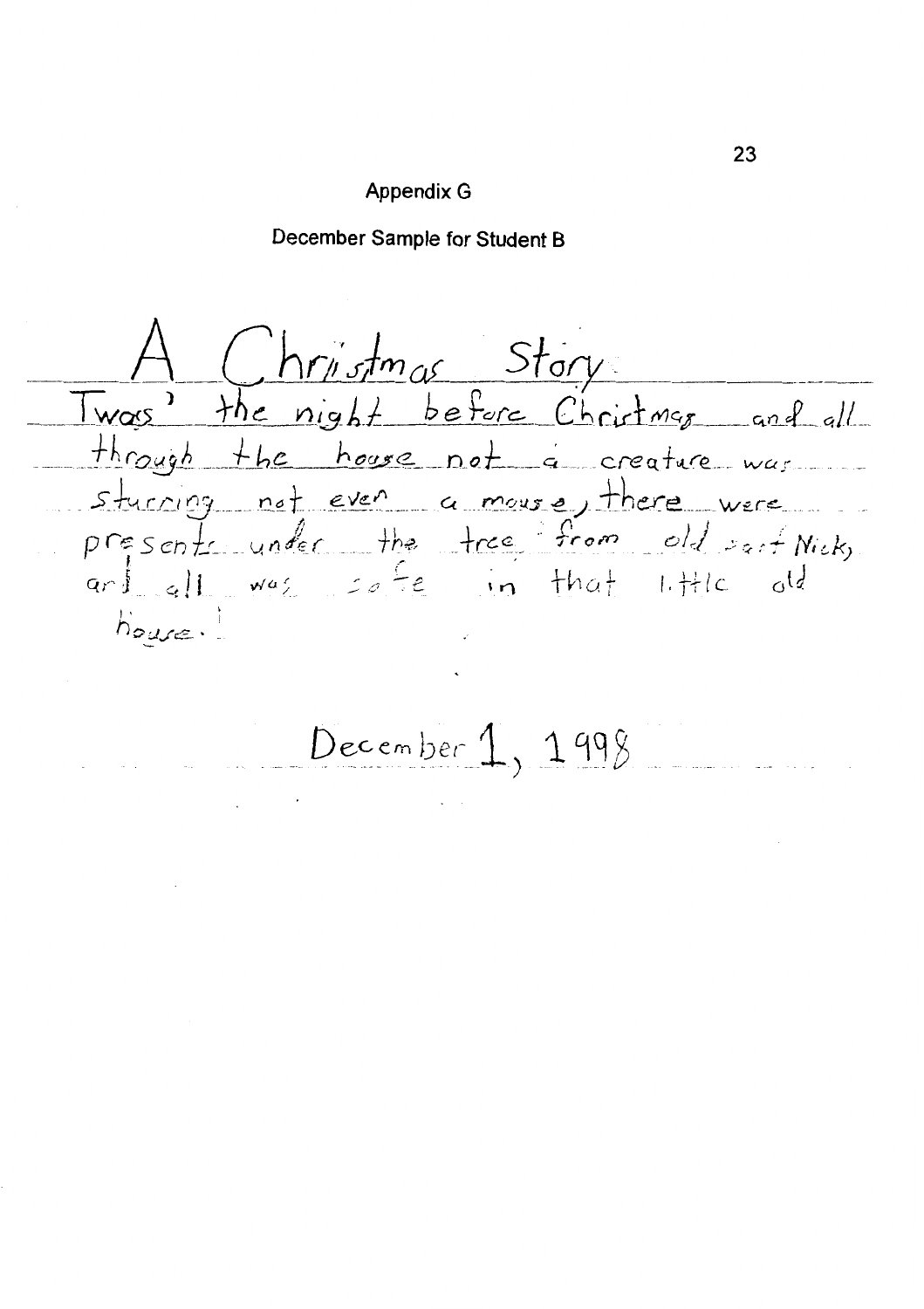# Appendix H

# March Sample for Student B

March 24 ow to Catch of Lepreghaun<br>It all started when, I was tour years old. It all started withen I was tour years old.<br>I was in the woods petting some tawns. I<br>looked up and before my eyes was a Leprechaur.<br>Tasked which the was looking tor, and<br>the said, I'm looking for the end of therarts<br>so I c Patrick's Day. Insthe programs I went, into the field. I caught the the leprechaun, and<br>put, him in the garage. Now, I have a collection of gold.

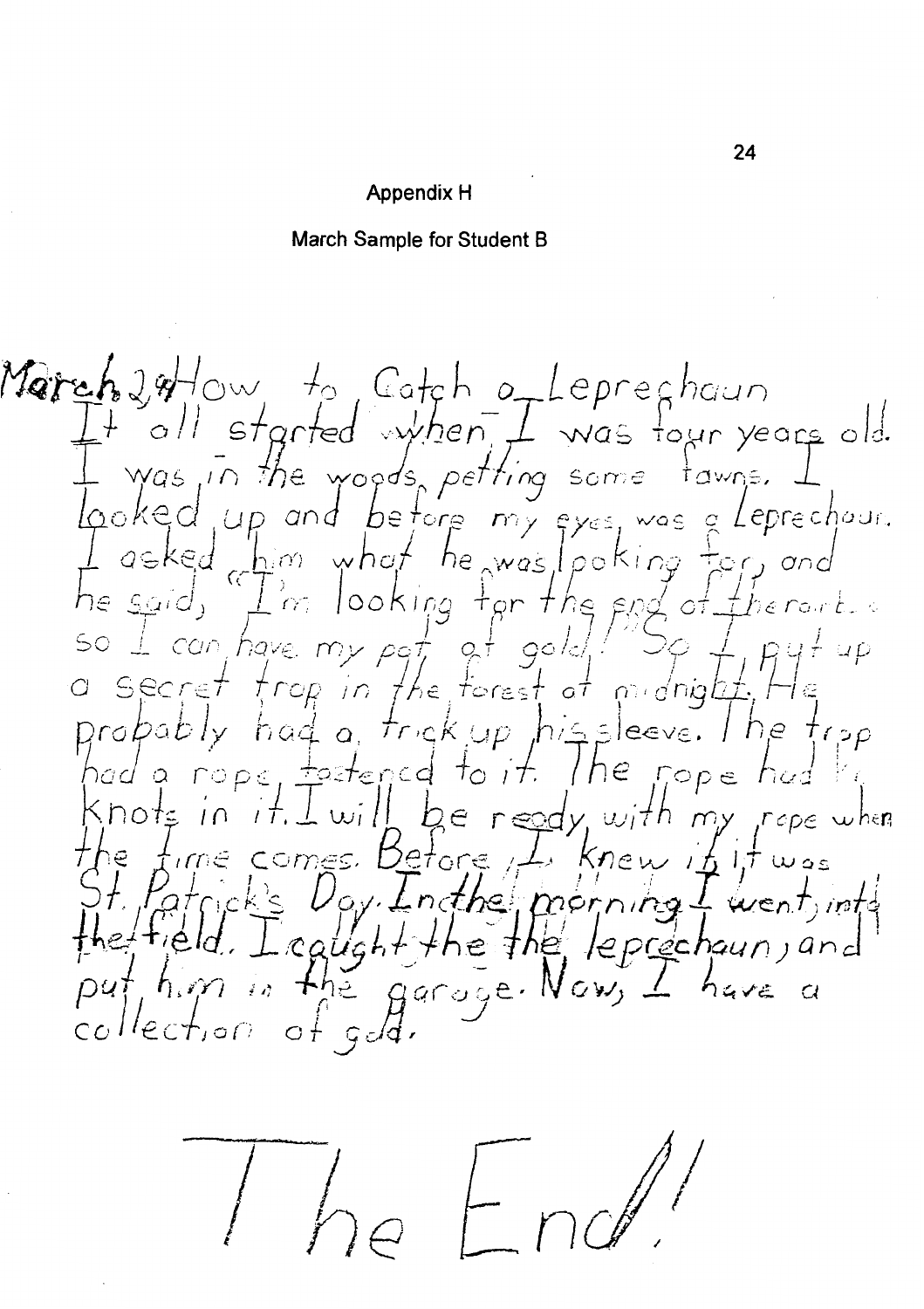# Appendix I

April Sample for Student B

THE ME ANOLD princapal<br>Once there was a mean old princapal<br>who wouldn't I mean wouldn't let anybody<br>Op home from school. His name was<br>Shown and only recess of the equipment<br>was rusted, the mary-go-round was brown :<br>and blo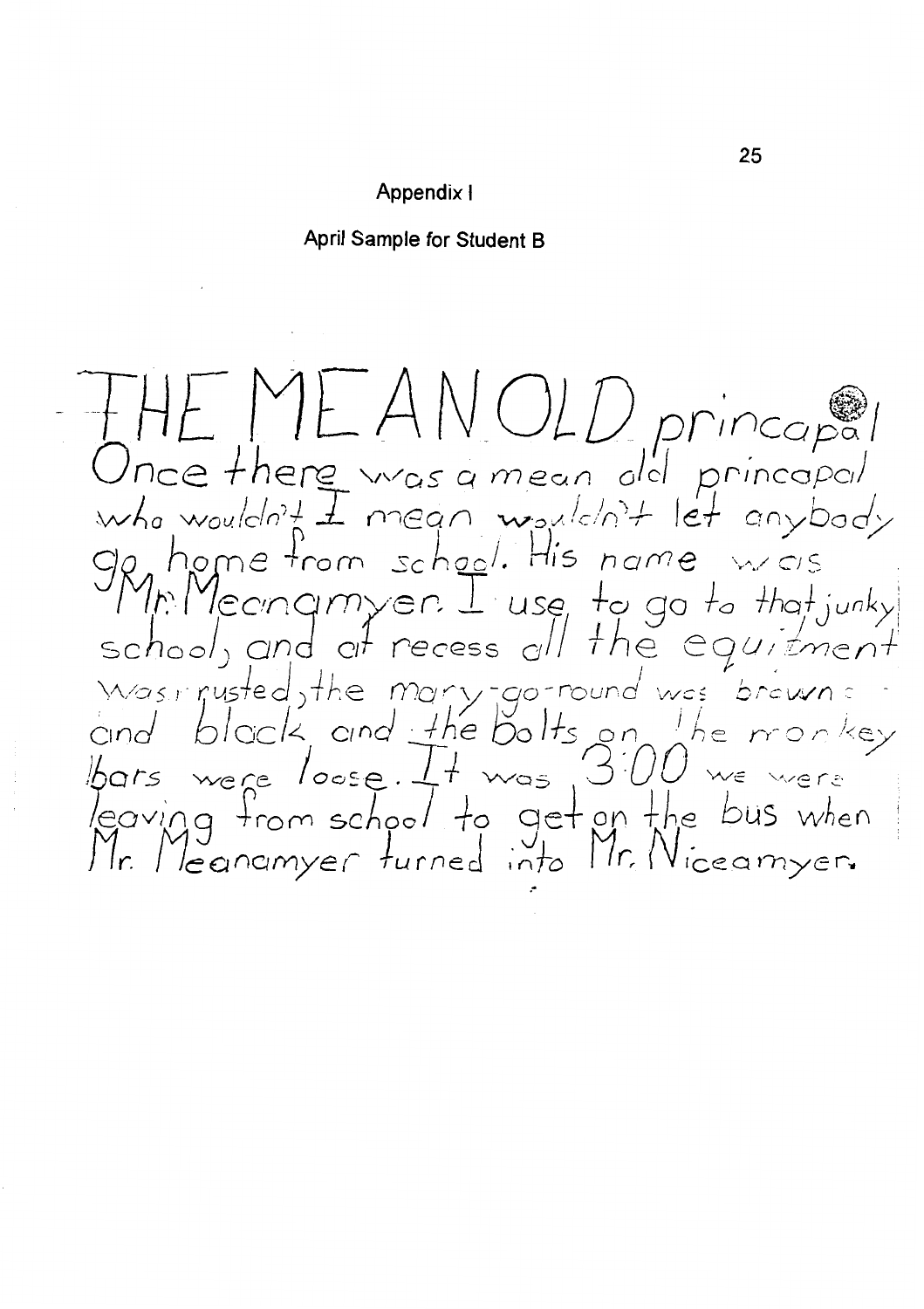# Appendix J

September Sample for Student C

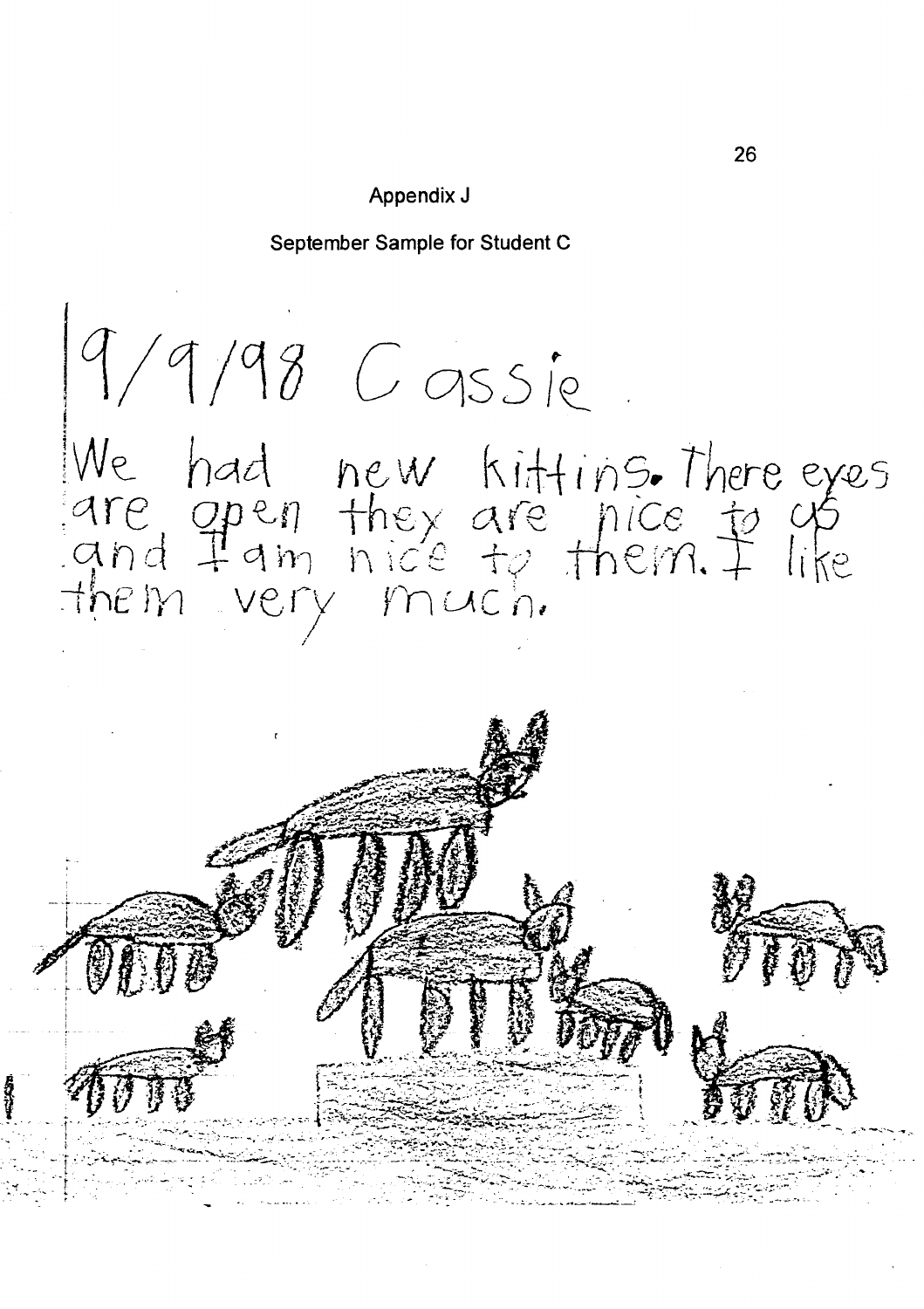# **Appendix K**

December Sample for Student C



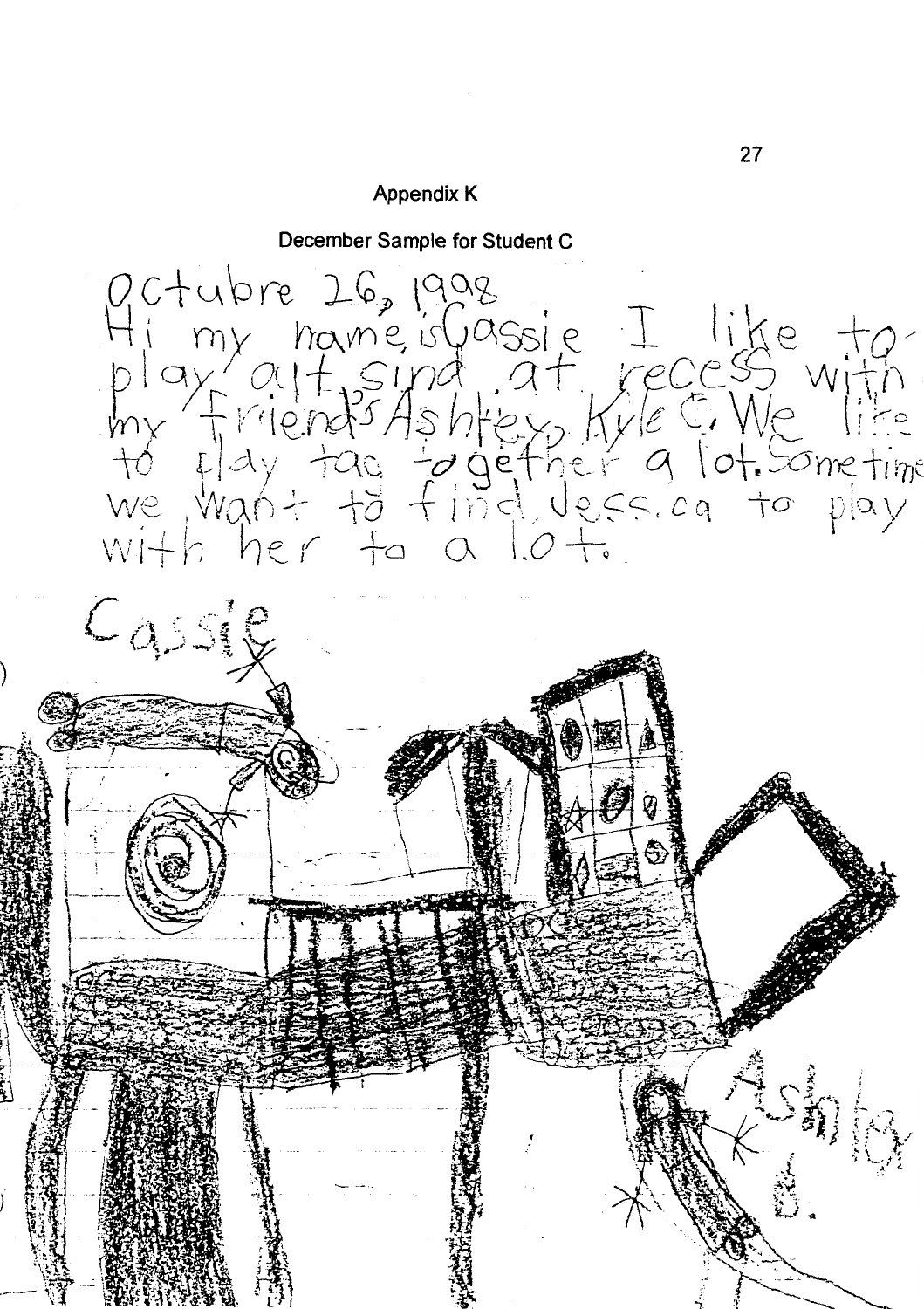# Appendix L

March Sample for Student C

Him name is lassie. I like Christmus<br>you really want to know why I<br>like Christmas UK I will tell you why<br>the Christmas I like Christmas<br>because I like to get presints to<br>open in the moderng.